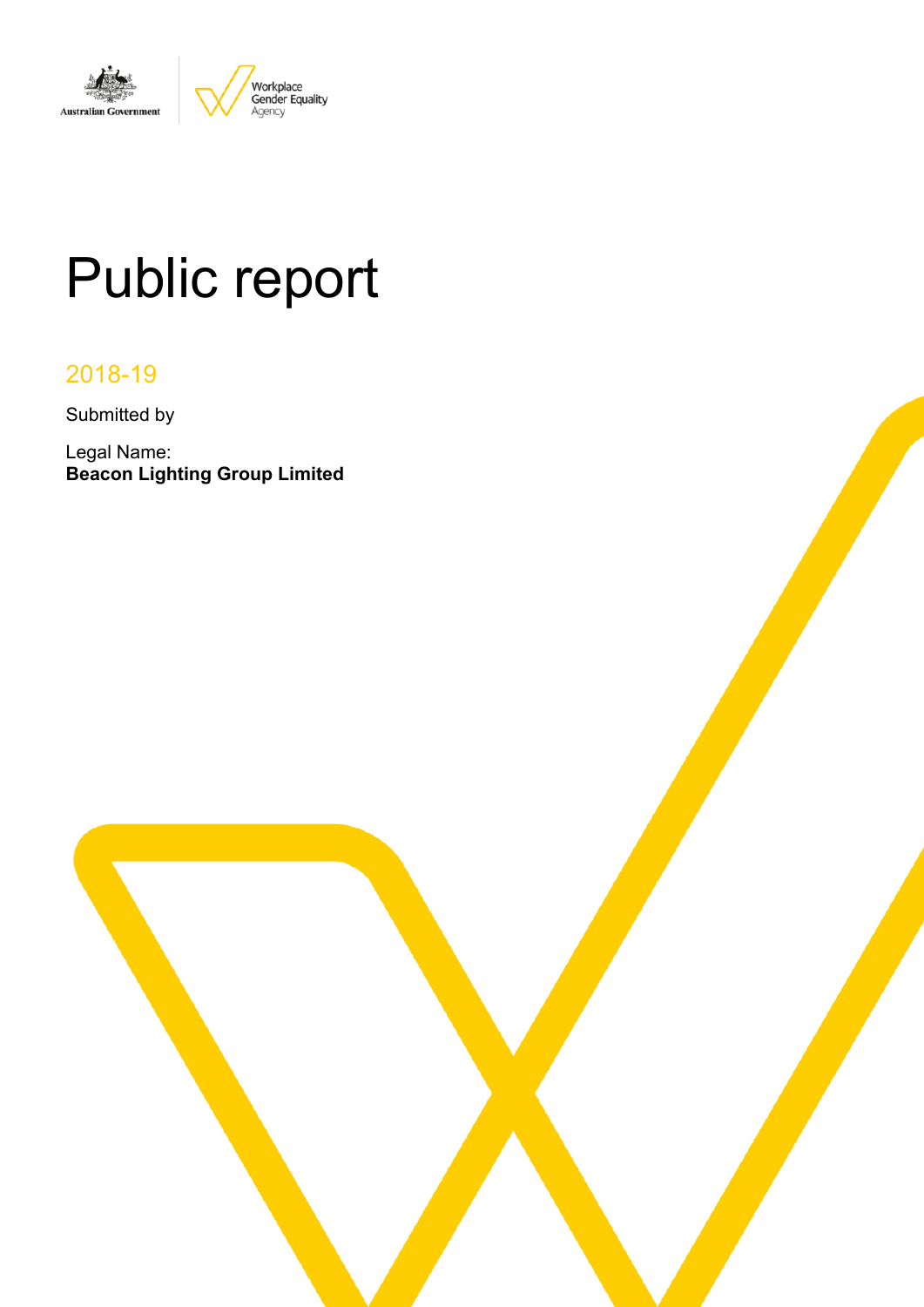

# Organisation and contact details

| Submitting organisation details | Legal name                                    | Beacon Lighting Group Limited                                             |  |  |
|---------------------------------|-----------------------------------------------|---------------------------------------------------------------------------|--|--|
|                                 | <b>ABN</b>                                    | 90164122785                                                               |  |  |
|                                 | <b>ANZSIC</b>                                 | G Retail Trade<br>4229 Other Electrical and Electronic Goods<br>Retailing |  |  |
|                                 | <b>Business/trading name/s</b>                | Beacon Lighting                                                           |  |  |
|                                 | ASX code (if applicable)                      | <b>BLX</b>                                                                |  |  |
|                                 | <b>Postal address</b>                         | <b>PO Box 108</b><br>Mount Waverley VIC 3149<br><b>AUSTRALIA</b>          |  |  |
|                                 | Organisation phone number                     | 0385611555                                                                |  |  |
| <b>Reporting structure</b>      | Ultimate parent                               | Beacon Lighting Group Limited                                             |  |  |
|                                 | Number of employees covered by<br>this report | 1,035                                                                     |  |  |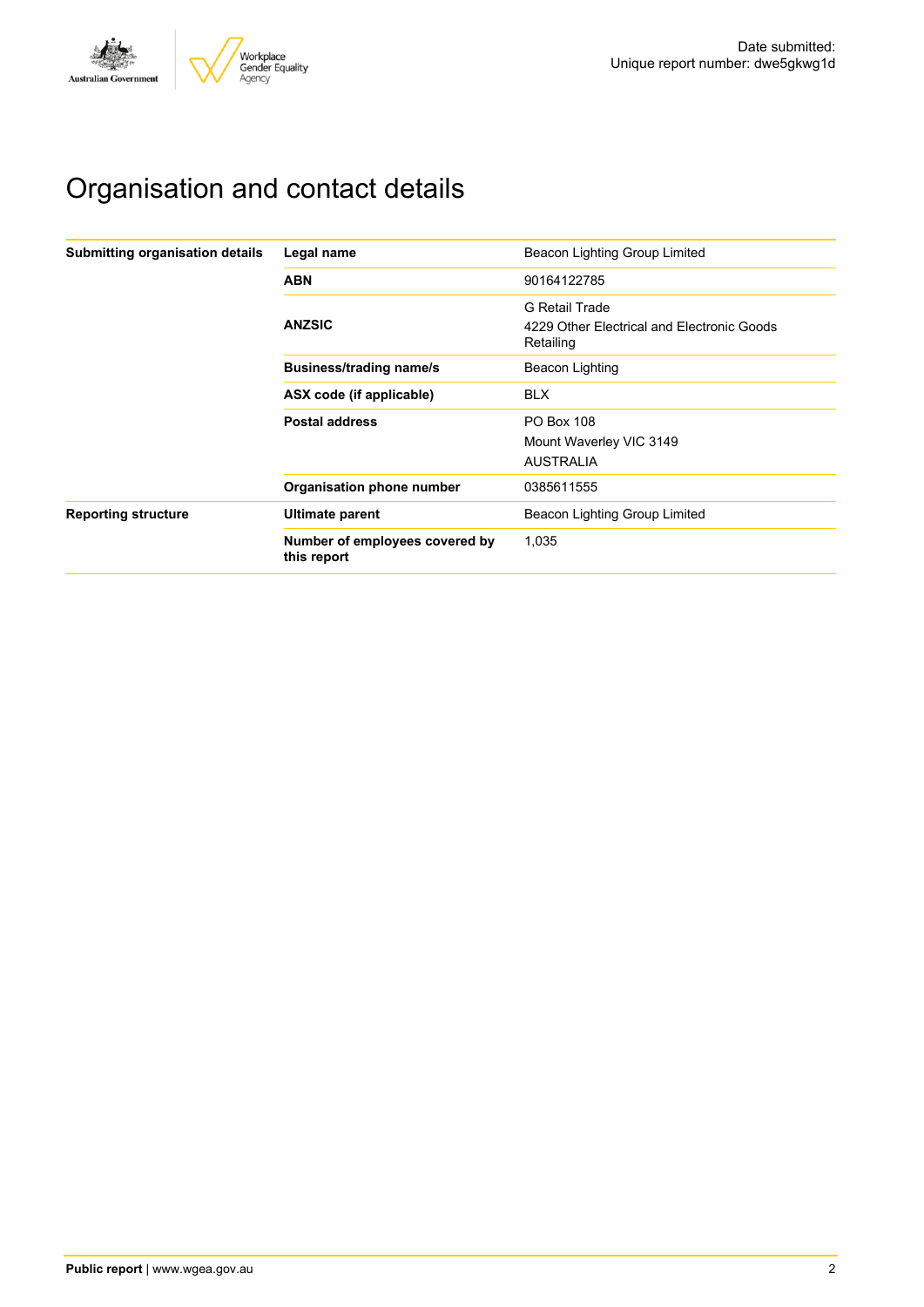

# All organisations covered by this report

| Legal name                    | <b>Business/trading name/s</b> |
|-------------------------------|--------------------------------|
| Beacon Lighting Group Limited | Beacon Lighting                |
| <b>Brightlite Nominees</b>    | Beacon Lighting                |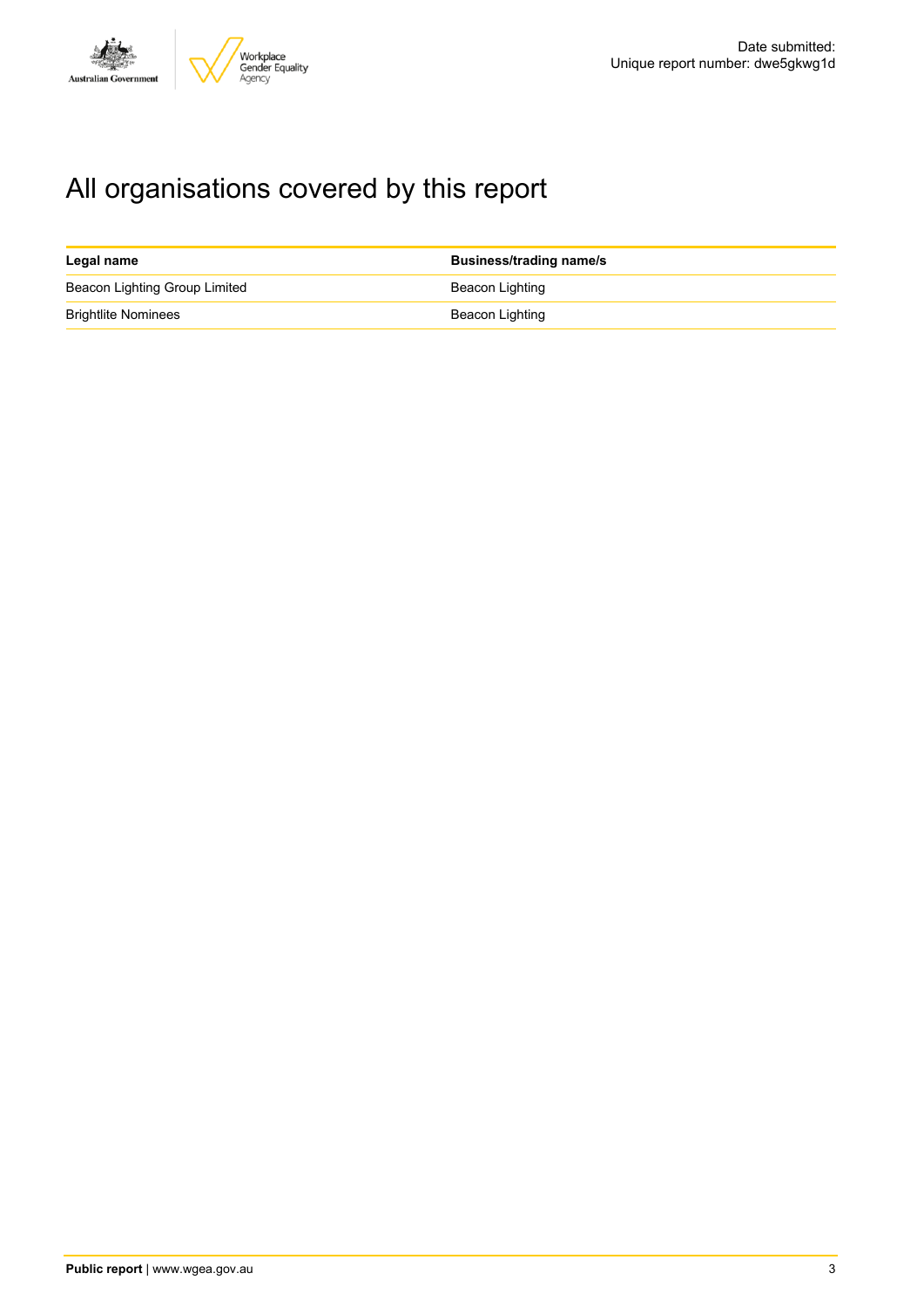

# Workplace profile

# **Manager**

|                                   |                        |                          | No. of employees         |                |                 |  |
|-----------------------------------|------------------------|--------------------------|--------------------------|----------------|-----------------|--|
| Manager occupational categories   | Reporting level to CEO | <b>Employment status</b> | F                        | M              | Total employees |  |
|                                   |                        | Full-time permanent      | $\mathbf 0$              |                |                 |  |
|                                   |                        | Full-time contract       | $\mathbf 0$              | $\Omega$       | $\mathbf{0}$    |  |
| CEO/Head of Business in Australia | 0                      | Part-time permanent      | $\mathbf{0}$             | $\Omega$       | $\Omega$        |  |
|                                   |                        | Part-time contract       | $\Omega$                 | $\Omega$       | $\mathbf{0}$    |  |
|                                   |                        | Casual                   | $\mathbf 0$              | $\Omega$       | $\mathbf{0}$    |  |
|                                   |                        | Full-time permanent      | $\overline{ }$           | 4              | 5               |  |
|                                   |                        | Full-time contract       | $\Omega$                 | $\Omega$       | $\mathbf{0}$    |  |
|                                   | -1                     | Part-time permanent      | 0                        | $\Omega$       | $\mathbf{0}$    |  |
|                                   |                        | Part-time contract       | $\Omega$                 | $\Omega$       | $\Omega$        |  |
|                                   |                        | Casual                   | $\mathbf{0}$             | $\overline{ }$ | $\overline{1}$  |  |
| Key management personnel          |                        | Full-time permanent      | $\mathbf 0$              | $\Omega$       | $\mathbf{0}$    |  |
|                                   | $-2$<br>$-2$           | Full-time contract       | $\mathbf{0}$             | $\mathbf{0}$   | $\Omega$        |  |
|                                   |                        | Part-time permanent      | $\overline{\phantom{a}}$ | $\Omega$       | $\overline{1}$  |  |
|                                   |                        | Part-time contract       | $\mathbf 0$              | $\mathbf 0$    | $\mathbf{0}$    |  |
|                                   |                        | Casual                   | $\mathbf{0}$             | $\Omega$       | $\Omega$        |  |
|                                   |                        | Full-time permanent      | $\overline{\mathbf{1}}$  | 3              | $\overline{4}$  |  |
|                                   |                        | Full-time contract       | $\mathbf 0$              | $\Omega$       | $\mathbf{0}$    |  |
| Other executives/General managers |                        | Part-time permanent      | $\Omega$                 | $\Omega$       | $\Omega$        |  |
|                                   |                        | Part-time contract       | $\mathbf 0$              | $\mathbf{0}$   | $\mathbf 0$     |  |
|                                   |                        | Casual                   | $\overline{\phantom{a}}$ | $\Omega$       |                 |  |
|                                   |                        | Full-time permanent      | $\mathbf{0}$             | $\overline{1}$ | $\mathbf{1}$    |  |
|                                   |                        | Full-time contract       | $\mathbf 0$              | $\Omega$       | $\mathbf{0}$    |  |
|                                   | -1                     | Part-time permanent      | $\Omega$                 | $\Omega$       | $\Omega$        |  |
|                                   |                        | Part-time contract       | $\mathbf{0}$             | $\Omega$       | $\Omega$        |  |
| <b>Senior Managers</b>            |                        | Casual                   | $\mathbf 0$              | $\mathbf 0$    | $\mathbf{0}$    |  |
|                                   |                        | Full-time permanent      | $\mathbf{0}$             | $\overline{2}$ | $\overline{2}$  |  |
|                                   |                        | Full-time contract       | $\Omega$                 | $\mathbf{0}$   | $\Omega$        |  |
|                                   | $-2$                   | Part-time permanent      | $\mathbf 0$              | $\Omega$       | $\Omega$        |  |
|                                   |                        | Part-time contract       | 0                        | $\Omega$       | $\Omega$        |  |
|                                   |                        | Casual                   | $\Omega$                 | $\mathbf{0}$   | $\Omega$        |  |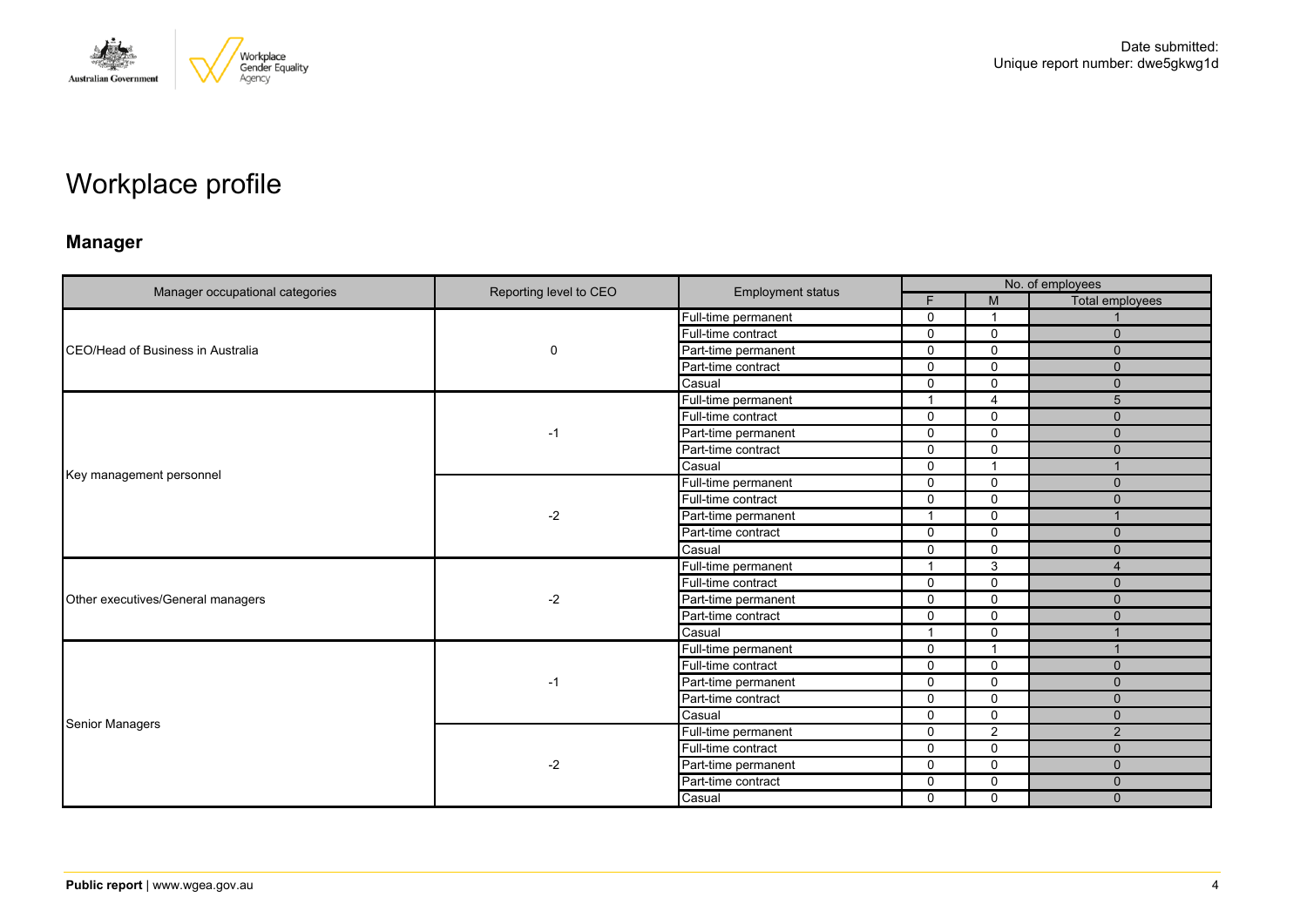



| Manager occupational categories | Reporting level to CEO | <b>Employment status</b> | No. of employees |                  |                 |
|---------------------------------|------------------------|--------------------------|------------------|------------------|-----------------|
|                                 |                        |                          | F.               | M                | Total employees |
|                                 |                        | Full-time permanent      | $\overline{2}$   | 3                | 5               |
|                                 |                        | Full-time contract       | $\mathbf{1}$     | $\mathbf 0$      |                 |
|                                 | -3                     | Part-time permanent      | $\Omega$         | 0                | $\mathbf{0}$    |
|                                 |                        | Part-time contract       | $\overline{0}$   | $\Omega$         | $\mathbf{0}$    |
|                                 |                        | Casual                   | $\mathbf 0$      | $\mathbf 0$      | $\mathbf{0}$    |
|                                 |                        | Full-time permanent      | $\mathsf{O}$     | $\mathbf{2}$     | $\overline{2}$  |
|                                 |                        | Full-time contract       | $\mathbf 0$      | 0                | $\mathbf{0}$    |
|                                 | $-1$                   | Part-time permanent      | $\mathbf{1}$     | $\mathbf 0$      | $\overline{1}$  |
|                                 |                        | Part-time contract       | $\mathsf{O}$     | $\mathbf 0$      | $\mathbf{0}$    |
|                                 |                        | Casual                   | $\mathbf 0$      | $\mathbf 0$      | $\mathbf{0}$    |
|                                 |                        | Full-time permanent      | $\overline{7}$   | 5                | 12              |
|                                 | $-2$                   | Full-time contract       | $\mathbf 0$      | $\mathbf 0$      | $\mathbf{0}$    |
|                                 |                        | Part-time permanent      | 4                | $\mathbf 0$      | 4               |
|                                 |                        | Part-time contract       | $\mathbf 0$      | $\mathbf 0$      | $\mathbf{0}$    |
|                                 |                        | Casual                   | $\mathsf{O}$     | $\mathbf 0$      | $\mathbf{0}$    |
|                                 | $-3$                   | Full-time permanent      | 5                | 6                | 11              |
|                                 |                        | Full-time contract       | $\mathbf 0$      | $\mathbf 0$      | $\mathbf{0}$    |
| Other managers                  |                        | Part-time permanent      | $\mathbf 0$      | $\mathbf 0$      | $\mathbf 0$     |
|                                 |                        | Part-time contract       | $\mathbf 0$      | $\mathbf 0$      | $\mathbf{0}$    |
|                                 |                        | Casual                   | $\mathsf{O}$     | $\mathbf 0$      | $\mathbf{0}$    |
|                                 |                        | Full-time permanent      | $\overline{70}$  | 56               | 126             |
|                                 |                        | Full-time contract       | $\mathbf 0$      | $\mathbf 0$      | $\mathbf{0}$    |
|                                 | -4                     | Part-time permanent      | $\mathbf{1}$     | $\mathbf 0$      | 1               |
|                                 |                        | Part-time contract       | $\mathbf 0$      | $\mathbf 0$      | $\mathbf{0}$    |
|                                 |                        | Casual                   | $\mathbf 0$      | $\mathbf 0$      | $\mathbf{0}$    |
|                                 |                        | Full-time permanent      | 64               | 40               | 104             |
|                                 |                        | Full-time contract       | $\mathbf 0$      | $\mathbf 0$      | $\mathbf{0}$    |
|                                 | -5                     | Part-time permanent      | $\mathbf 0$      | 0                | $\mathbf{0}$    |
|                                 |                        | Part-time contract       | $\mathbf 0$      | $\mathbf 0$      | $\mathbf{0}$    |
|                                 |                        | Casual                   | 0                | 0                | $\mathbf 0$     |
| Grand total: all managers       |                        |                          | 159              | $\overline{124}$ | 283             |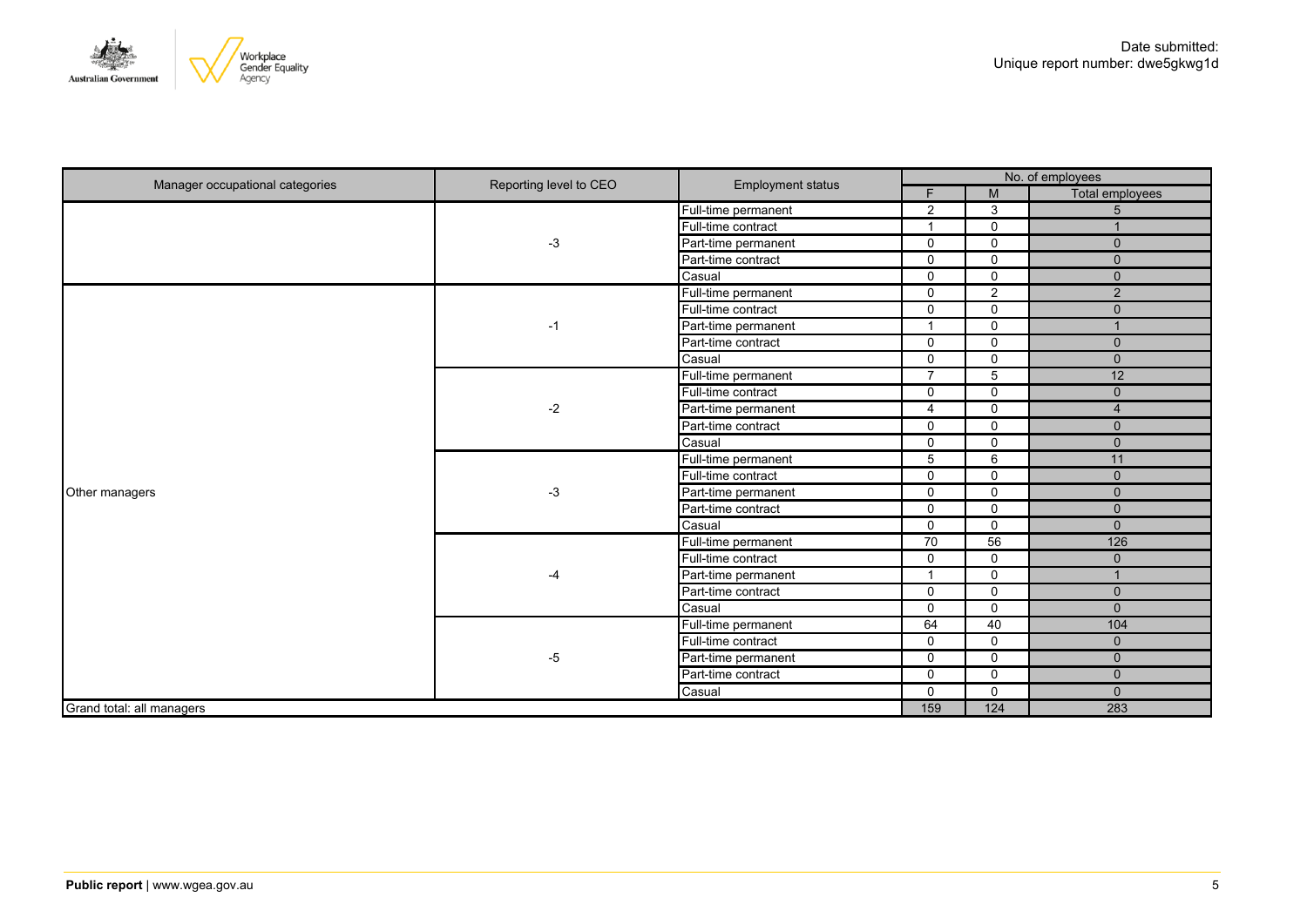

# Workplace profile

### **Non-manager**

|                                     |                          | No. of employees (excluding graduates and apprentices) No. of graduates (if applicable) No. of apprentices (if applicable) |                |             |              |              |              |                 |
|-------------------------------------|--------------------------|----------------------------------------------------------------------------------------------------------------------------|----------------|-------------|--------------|--------------|--------------|-----------------|
| Non-manager occupational categories | <b>Employment status</b> |                                                                                                                            | M              |             | M            |              | M            | Total employees |
|                                     | Full-time permanent      | 16                                                                                                                         | 16             | 0           | 0            | 0            | 0            | 32              |
|                                     | Full-time contract       | $\Omega$                                                                                                                   | $\mathbf 0$    | $\mathbf 0$ | $\Omega$     | $\Omega$     | $\mathbf{0}$ | $\Omega$        |
| Professionals                       | Part-time permanent      | $\overline{2}$                                                                                                             | 0              | $\mathbf 0$ | 0            | 0            | $\mathbf 0$  | 2               |
|                                     | Part-time contract       | $\Omega$                                                                                                                   | 0              | 0           | 0            | 0            | $\Omega$     | $\Omega$        |
|                                     | Casual                   | $\mathbf{0}$                                                                                                               | $\mathbf 0$    | $\Omega$    | $\Omega$     | $\mathbf{0}$ | $\mathbf{0}$ | $\mathbf{0}$    |
|                                     | Full-time permanent      | $\overline{2}$                                                                                                             | 13             | $\mathbf 0$ | $\mathbf 0$  | 0            | $\mathbf{0}$ | 15              |
|                                     | Full-time contract       | $\Omega$                                                                                                                   | $\mathsf{O}$   | 0           | 0            | $\mathbf 0$  | $\mathbf 0$  | $\Omega$        |
| Technicians and trade               | Part-time permanent      | $\mathbf 0$                                                                                                                | 0              | $\mathbf 0$ | $\mathbf 0$  | $\mathbf 0$  | 0            | $\mathbf{0}$    |
|                                     | Part-time contract       | $\Omega$                                                                                                                   | $\mathbf 0$    | $\mathbf 0$ | $\Omega$     | $\Omega$     | $\mathbf{0}$ | $\Omega$        |
|                                     | Casual                   | $\mathbf 0$                                                                                                                | 0              | $\mathbf 0$ | $\mathbf 0$  | $\mathbf 0$  | $\mathbf 0$  | $\Omega$        |
|                                     | Full-time permanent      | $\mathbf 0$                                                                                                                | 0              | $\mathbf 0$ | $\mathbf{0}$ | $\Omega$     | $\Omega$     | $\Omega$        |
|                                     | Full-time contract       | $\Omega$                                                                                                                   | $\mathbf 0$    | $\mathbf 0$ | 0            | 0            | 0            | $\Omega$        |
| Community and personal service      | Part-time permanent      | $\mathbf 0$                                                                                                                | $\mathsf{O}$   | $\mathbf 0$ | $\mathbf 0$  | $\mathbf 0$  | $\mathbf 0$  | $\Omega$        |
|                                     | Part-time contract       | $\mathbf 0$                                                                                                                | $\mathsf{O}$   | $\mathbf 0$ | $\mathbf 0$  | $\mathbf 0$  | $\Omega$     | $\Omega$        |
|                                     | Casual                   | $\Omega$                                                                                                                   | $\mathbf 0$    | $\mathbf 0$ | $\Omega$     | $\Omega$     | $\mathbf{0}$ | $\Omega$        |
|                                     | Full-time permanent      | 22                                                                                                                         | $\overline{4}$ | $\mathbf 0$ | $\Omega$     | $\mathbf 0$  | $\mathbf{0}$ | 26              |
|                                     | Full-time contract       | $\mathbf 0$                                                                                                                | 0              | $\mathbf 0$ | 0            | $\mathbf 0$  | 0            | $\mathbf{0}$    |
| Clerical and administrative         | Part-time permanent      | 11                                                                                                                         |                | $\mathbf 0$ | $\Omega$     | $\Omega$     | $\mathbf{0}$ | 12              |
|                                     | Part-time contract       |                                                                                                                            | $\mathbf 0$    | $\mathbf 0$ | $\mathbf 0$  | $\mathbf 0$  | 0            |                 |
|                                     | Casual                   | $\overline{2}$                                                                                                             | 0              | 0           | $\mathbf 0$  | 0            | 0            | 2               |
|                                     | Full-time permanent      | 94                                                                                                                         | 60             | $\mathbf 0$ | $\mathbf 0$  | $\mathbf 0$  | $\mathbf 0$  | 154             |
|                                     | Full-time contract       | $\mathbf{0}$                                                                                                               | $\overline{1}$ | $\mathbf 0$ | $\Omega$     | $\Omega$     | $\Omega$     |                 |
| Sales                               | Part-time permanent      | 150                                                                                                                        | 23             | $\mathbf 0$ | 0            | $\mathbf 0$  | $\mathbf 0$  | 173             |
|                                     | Part-time contract       | $\mathbf 0$                                                                                                                | $\overline{1}$ | $\mathbf 0$ | $\mathbf 0$  | $\mathbf 0$  | $\mathbf 0$  | $\overline{1}$  |
|                                     | Casual                   | 187                                                                                                                        | 79             | $\mathbf 0$ | 0            | 0            | $\Omega$     | 266             |
|                                     | Full-time permanent      |                                                                                                                            | 28             | 0           | 0            | 0            | 0            | 29              |
|                                     | Full-time contract       | $\mathbf 0$                                                                                                                | $\mathsf{O}$   | $\mathbf 0$ | $\mathbf 0$  | $\mathbf 0$  | $\mathbf 0$  | $\mathbf{0}$    |
| Machinery operators and drivers     | Part-time permanent      | $\mathbf 0$                                                                                                                | $\mathbf 0$    | $\mathbf 0$ | $\mathbf 0$  | 0            | $\mathbf 0$  | $\Omega$        |
|                                     | Part-time contract       | $\Omega$                                                                                                                   | 0              | 0           | 0            | 0            | 0            | $\mathbf{0}$    |
|                                     | Casual                   | $\mathbf 0$                                                                                                                | $\mathbf 0$    | $\mathbf 0$ | $\Omega$     | $\Omega$     | $\mathbf 0$  | $\mathbf{0}$    |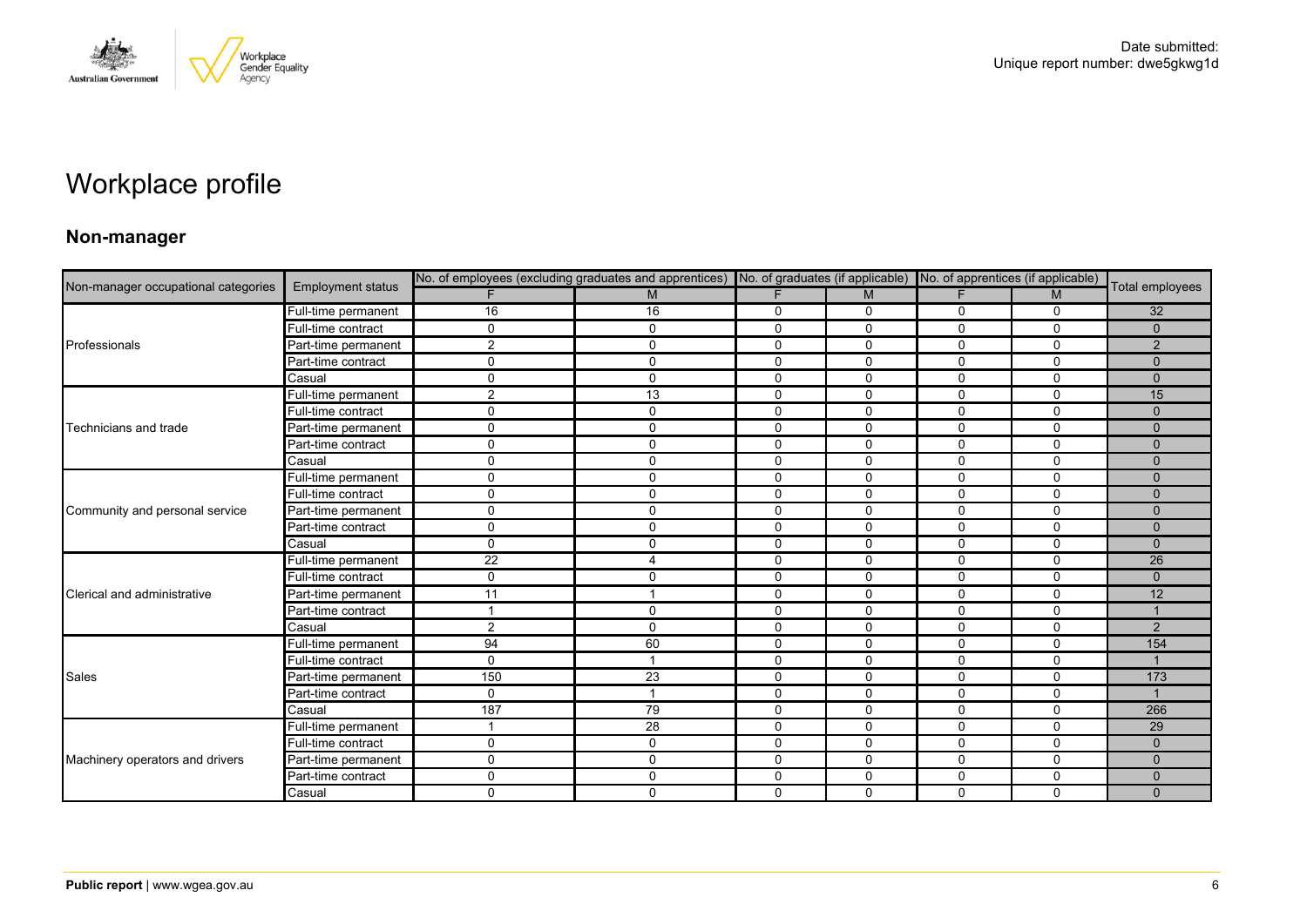

|                                     | <b>Employment status</b> | No. of employees (excluding graduates and apprentices) No. of graduates (if applicable) No. of apprentices (if applicable) Total employees |     |  |  |  |  |     |
|-------------------------------------|--------------------------|--------------------------------------------------------------------------------------------------------------------------------------------|-----|--|--|--|--|-----|
| Non-manager occupational categories |                          |                                                                                                                                            | M   |  |  |  |  |     |
|                                     | Full-time permanent      |                                                                                                                                            | 25  |  |  |  |  | 27  |
|                                     | Full-time contract       |                                                                                                                                            |     |  |  |  |  |     |
| Labourers                           | Part-time permanent      |                                                                                                                                            | 10  |  |  |  |  |     |
|                                     | Part-time contract       |                                                                                                                                            |     |  |  |  |  |     |
|                                     | Casual                   |                                                                                                                                            |     |  |  |  |  |     |
| <b>Others</b>                       | Full-time permanent      |                                                                                                                                            |     |  |  |  |  |     |
|                                     | Full-time contract       |                                                                                                                                            |     |  |  |  |  |     |
|                                     | Part-time permanent      |                                                                                                                                            |     |  |  |  |  |     |
|                                     | Part-time contract       |                                                                                                                                            |     |  |  |  |  |     |
|                                     | Casual                   |                                                                                                                                            |     |  |  |  |  |     |
| Grand total: all non-managers       |                          | 491                                                                                                                                        | 261 |  |  |  |  | 752 |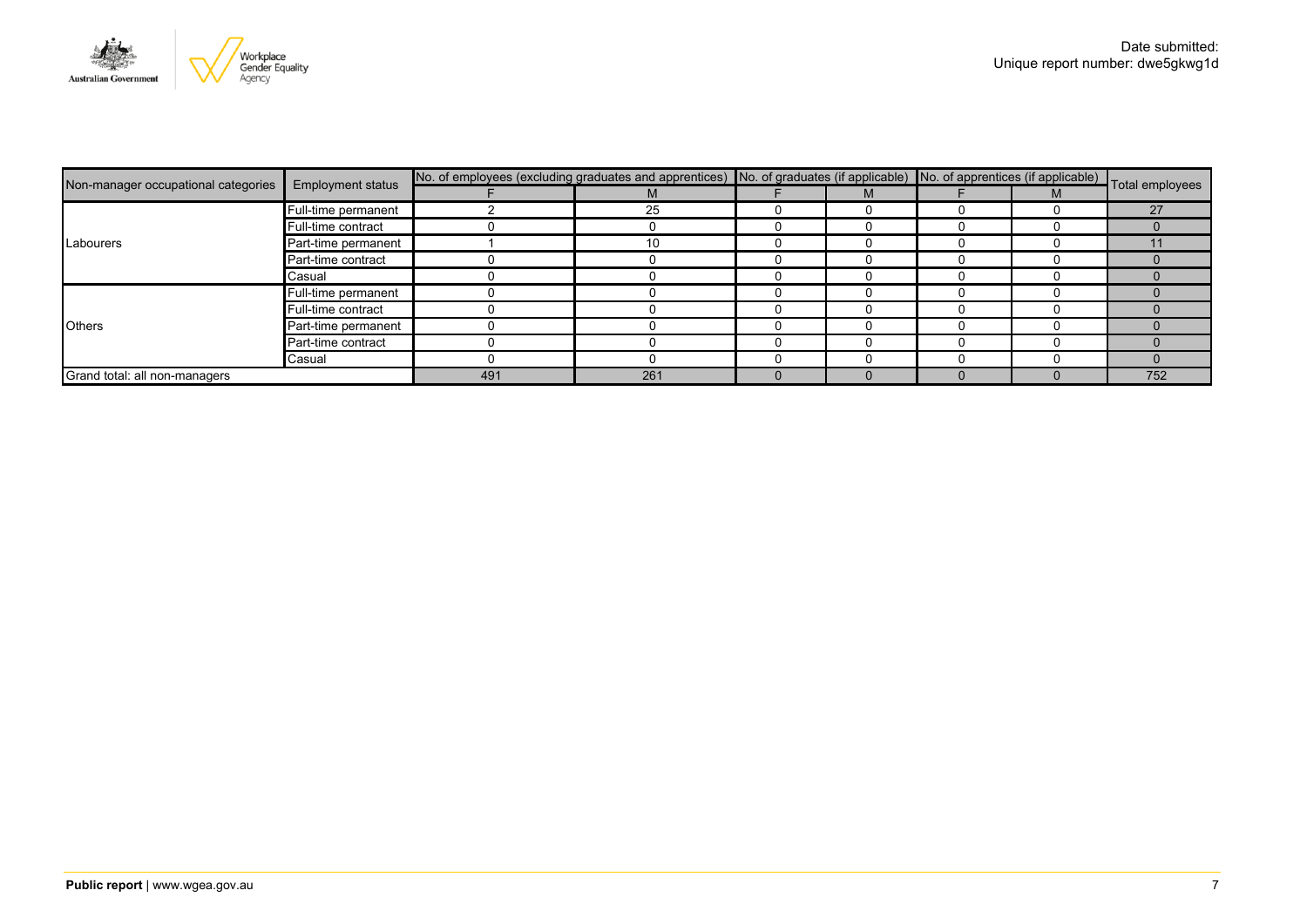

# Reporting questionnaire

# **Gender equality indicator 1: Gender composition of workforce**

This indicator seeks information about the gender composition of relevant employers in a standardised format, to enable the aggregation of data across and within industries. The aggregated data in your workplace profile assists relevant employers in understanding the characteristics of their workforce, including in relation to occupational segregation, the position of women and men in management within their industry or sector, and patterns of potentially insecure employment.

#### **NB. IMPORTANT:**

**• References to the Act mean the Workplace Gender Equality Act 2012.**

• A formal 'policy' and/or 'formal strategy' in this questionnaire refers to formal policies and/or strategies that are **either standalone or contained within another formal policy/formal strategy.**

• Data provided in this reporting questionnaire covers the TOTAL reporting period from 1 April 2018 to 31 March 2019. (This differs from the workplace profile data which is taken at a point-in-time during the reporting period).

- **• Answers need to reflect ALL organisations covered in this report.**
- . If you select "NO, Insufficient resources/expertise" to any option, this may cover human or financial resources.
- **1. Do you have formal policies and/or formal strategies in place that SPECIFICALLY SUPPORT GENDER EQUALITY relating to the following?**

#### **1.1 Recruitment**

- $\boxtimes$  Yes (select all applicable answers)
	- $\mathbb{\dot{A}}$  Policy
	- $\boxtimes$  Strategy
- No (you may specify why no formal policy or formal strategy is in place)
	- $\Box$  Currently under development, please enter date this is due to be completed
		- $\overline{\Box}$  Insufficient resources/expertise
		- $\Box$  Not a priority

#### **1.2 Retention**

- $\boxtimes$  Yes (select all applicable answers)
	- $\Box$  Policy
	- $\boxtimes$  Strategy
- No (you may specify why no formal policy or formal strategy is in place)
	- $\Box$  Currently under development, please enter date this is due to be completed
		- Insufficient resources/expertise
		- Not a priority

#### **1.3 Performance management processes**

- $\boxtimes$  Yes (select all applicable answers)
	- $\mathbb{\dot{Z}}$  Policy
	- $\boxtimes$  Strategy
- $\Box$  No (you may specify why no formal policy or formal strategy is in place)
	- $\Box$  Currently under development, please enter date this is due to be completed
	- $\Box$  Insufficient resources/expertise
	- $\Box$  Not a priority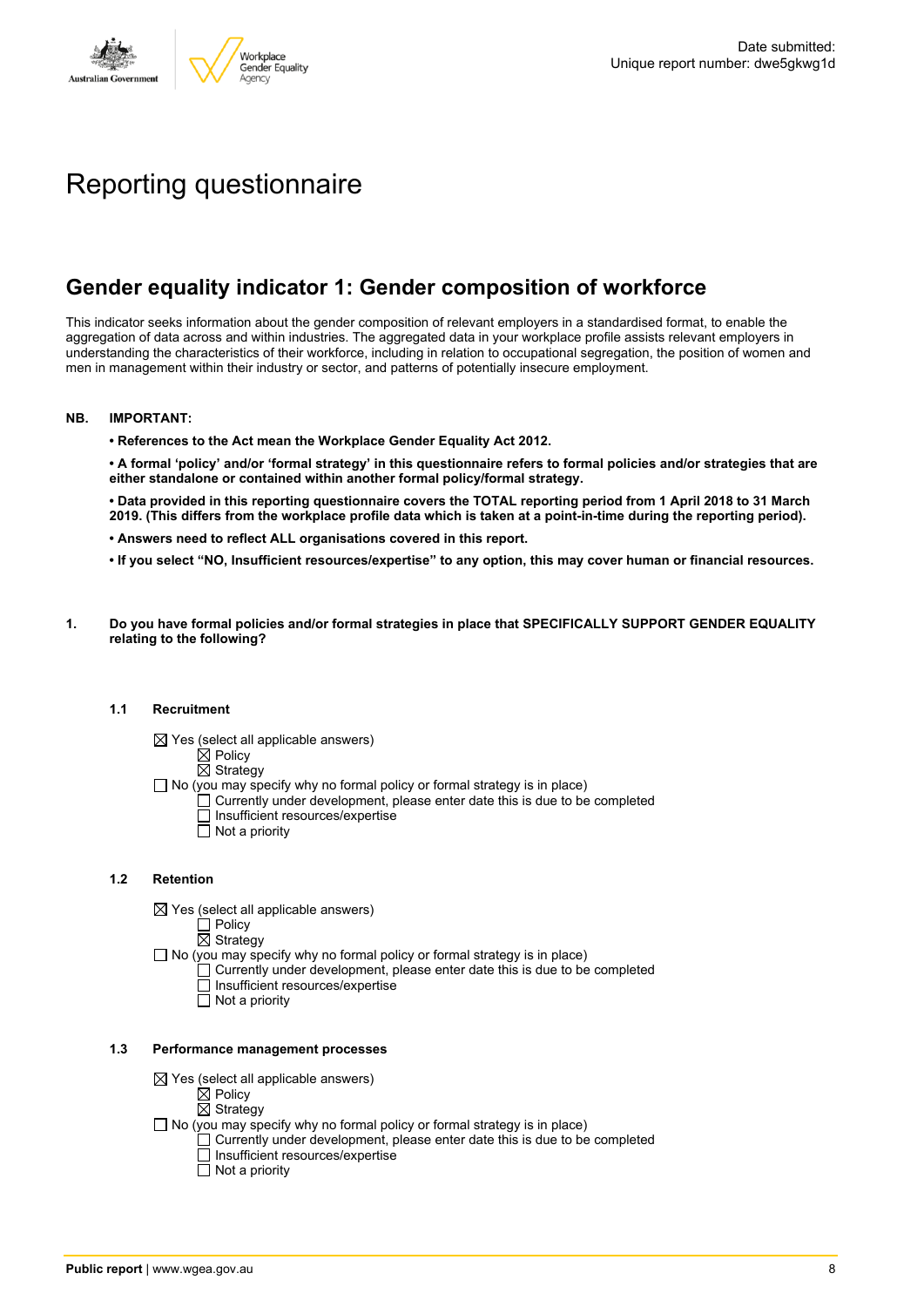

#### **1.4 Promotions**

 $\boxtimes$  Yes (select all applicable answers)

 $\boxtimes$  Policy

 $\overline{\boxtimes}$  Strategy

 $\Box$  No (you may specify why no formal policy or formal strategy is in place)

- $\Box$  Currently under development, please enter date this is due to be completed □ Insufficient resources/expertise
	- $\overline{\Box}$  Not a priority

#### **1.5 Talent identification/identification of high potentials**

- $\boxtimes$  Yes (select all applicable answers)
	- Policy
	- $\overline{\boxtimes}$  Strategy
- $\Box$  No (you may specify why no formal policy or formal strategy is in place)
	- Currently under development, please enter date this is due to be completed Insufficient resources/expertise
		- $\overline{\Box}$  Not a priority

#### **1.6 Succession planning**

- $\boxtimes$  Yes (select all applicable answers)
	- $\Box$  Policy
	- $\overline{\boxtimes}$  Strategy

 $\Box$  No (you may specify why no formal policy or formal strategy is in place)

- $\Box$  Currently under development, please enter date this is due to be completed Insufficient resources/expertise
- Not a priority

#### **1.7 Training and development**

- $\boxtimes$  Yes (select all applicable answers)
	- $\boxtimes$  Policy
		- $\Box$  Strategy

 $\Box$  No (you may specify why no formal policy or formal strategy is in place)

- Currently under development, please enter date this is due to be completed Insufficient resources/expertise
	- $\Box$  Not a priority

#### **1.8 Key performance indicators for managers relating to gender equality**

- $\Box$  Yes (select all applicable answers)
	- Policy
	- **Strategy**

 $\boxtimes$  No (you may specify why no formal policy or formal strategy is in place)

- $\Box$  Currently under development, please enter date this is due to be completed Insufficient resources/expertise
	- Not a priority

#### **1.9 Gender equality overall**

- $\boxtimes$  Yes (select all applicable answers)
	- $\boxtimes$  Policy
	- $\Box$  Strategy
- $\Box$  No (you may specify why no formal policy or formal strategy is in place)
	- $\Box$  Currently under development, please enter date this is due to be completed □ Insufficient resources/expertise
		- $\Box$  Not a priority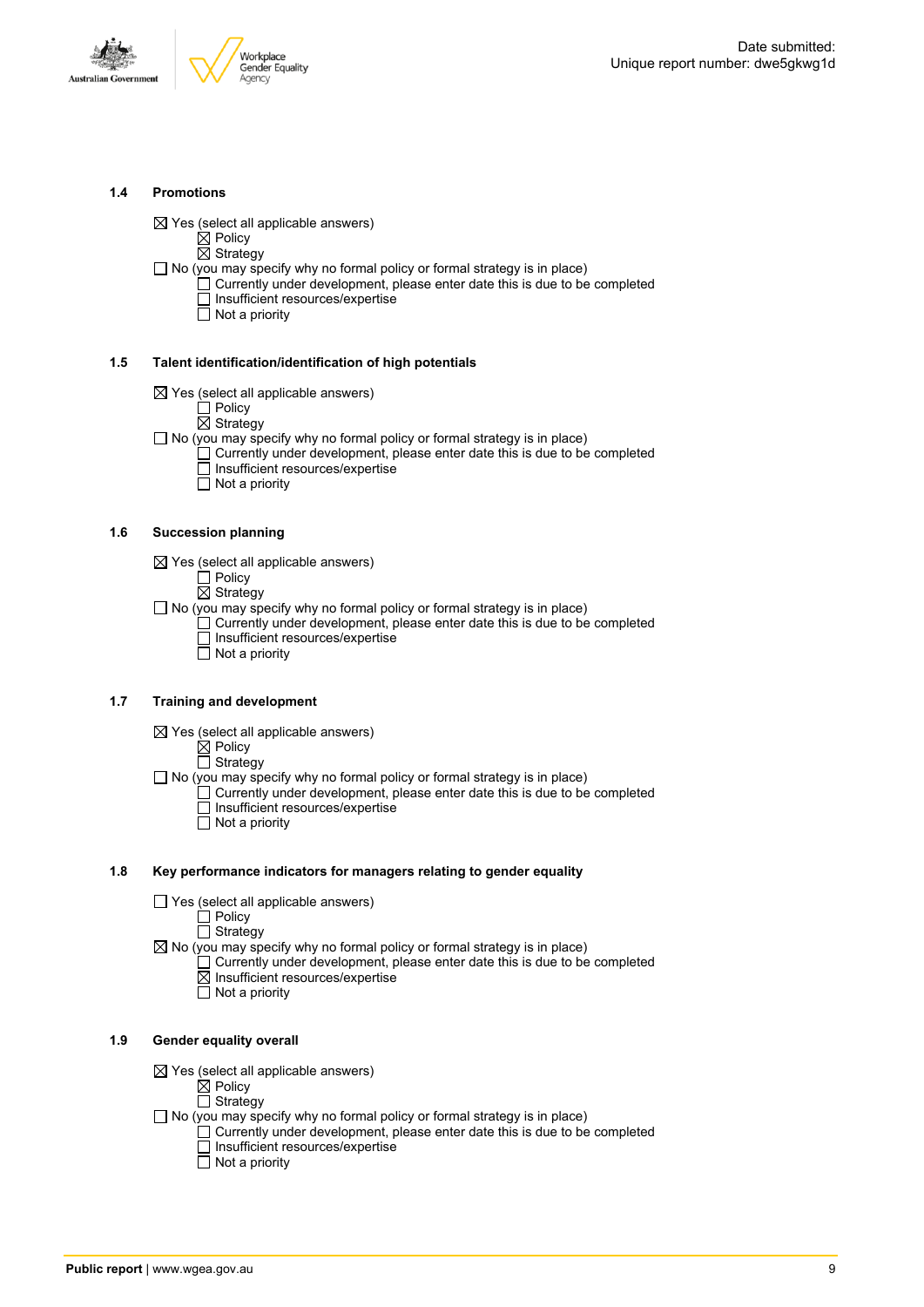



**1.10 How many employees were promoted during the reporting period against each category below? IMPORTANT: Because promotions are included in the number of appointments in Q1.11, the number of promotions should never exceed appointments.**

|                                         |        | Managers |        | Non-managers |
|-----------------------------------------|--------|----------|--------|--------------|
|                                         | Female | Male     | Female | Male         |
| Permanent/ongoing full-time employees   | 41     | 25       | 6      | 5            |
| Permanent/ongoing part-time employees   |        |          | C      |              |
| Fixed-term contract full-time employees | 0      | 0        | C      | U            |
| Fixed-term contract part-time employees | 0      | 0        | C      |              |
| Casual employees                        | 0      | 0        | C      |              |

**1.11 How many appointments in total (including the number of promotions above in Q1.10), were made to manager and non-manager roles during the reporting period (based on WGEA-defined managers/nonmanagers)?**

**IMPORTANT: promotions need to be added to these totals because they are considered internal appointments.**

|                                                                         | Female | Male |
|-------------------------------------------------------------------------|--------|------|
| Number of appointments made to MANAGER roles (including promotions)     | 70     | 60   |
| Number of appointments made to NON-MANAGER roles (including promotions) | 171    | '92  |

#### **1.12 How many employees resigned during the reporting period against each category below?**

|                                         | Managers |      | Non-managers |      |
|-----------------------------------------|----------|------|--------------|------|
|                                         | Female   | Male | Female       | Male |
| Permanent/ongoing full-time employees   | 22       | 21   | 49           | 25   |
| Permanent/ongoing part-time employees   | 0        | 0    | 28           | 17   |
| Fixed-term contract full-time employees | 0        |      |              | 0    |
| Fixed-term contract part-time employees | 0        | 0    |              | 0    |
| Casual employees                        | 0        | 0    | 91           | 28   |

**1.13 If your organisation would like to provide additional information relating to gender equality indicator 1, please do so below.**

## **Gender equality indicator 2: Gender composition of governing bodies**

Gender composition of governing bodies is an indicator of gender equality at the highest level of organisational leadership and decision-making. This gender equality indicator seeks information on the representation of women and men on governing bodies. The term "governing body" in relation to a relevant employer is broad and depends on the nature of your organisation. It can mean the board of directors, trustees, committee of management, council or other governing authority of the employer.

2. The organisation(s) you are reporting on will have a governing body. In the Act, governing body is defined as "the board of directors, trustees, committee of management, council or other governing authority of the employer". This question relates to the highest governing body for your Australian entity, even if it is located overseas.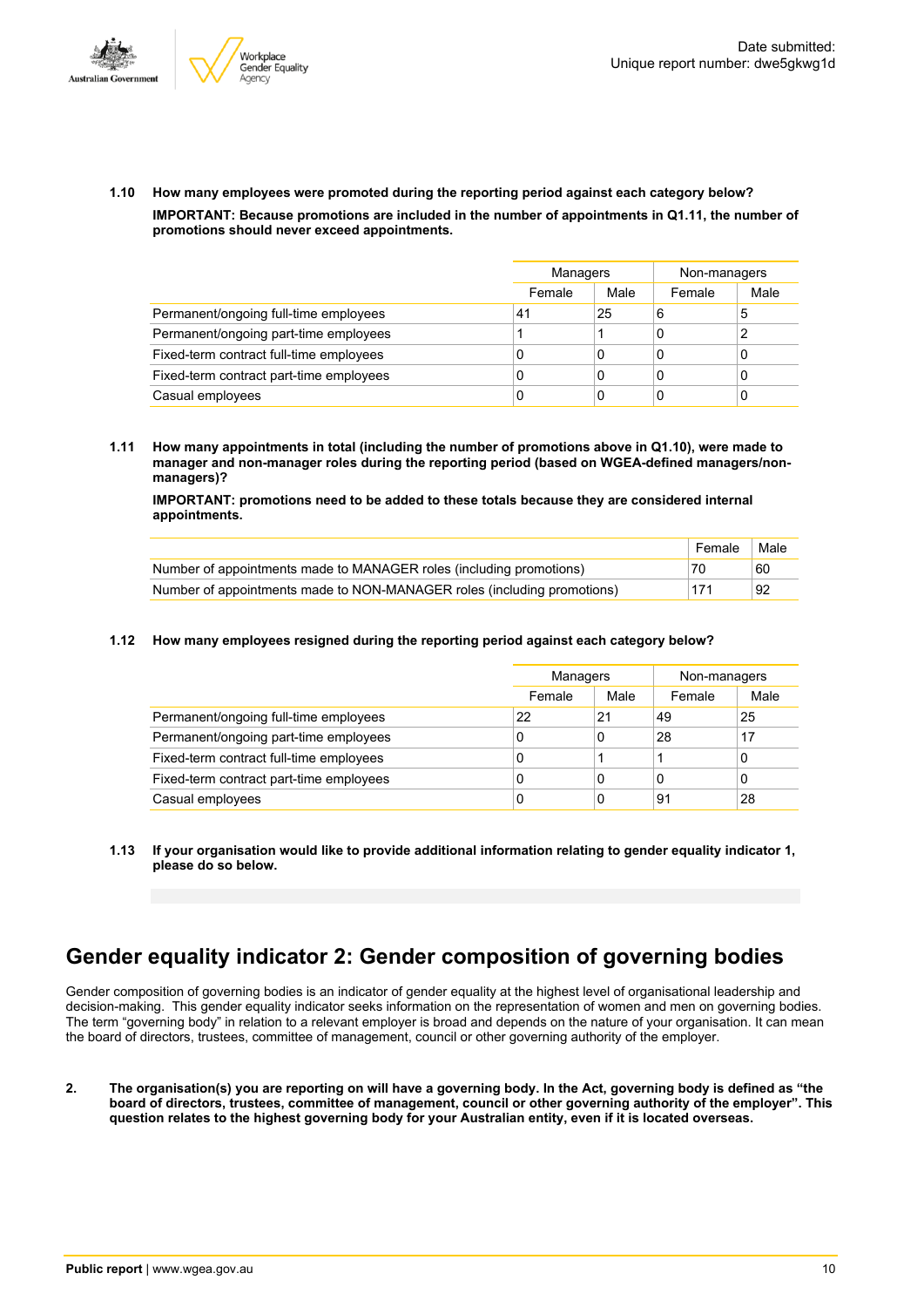

**2.1 Please answer the following questions relating to each governing body covered in this report.**

**Note: If this report covers more than one organisation, the questions below will be repeated for each organisation before proceeding to question 2.2.**

If your organisation's governing body is the same as your parent entity's, you will need to add your **organisation's name BUT the numerical details of your parent entity's governing body.**

#### **2.1a.1 Organisation name?**

Beacon Lighting Group

#### **2.1b.1 How many Chairs on this governing body?**

#### **2.1c.1 How many other members are on this governing body (excluding the Chair/s)?**

#### **2.1d.1 Has a target been set to increase the representation of women on this governing body?**

□ Yes

 $\overline{\boxtimes}$  No (you may specify why a target has not been set)

Governing body/board has gender balance (e.g. 40% women/40% men/20% either)

Currently under development, please enter date this is due to be completed

□ Insufficient resources/expertise

 $\square$  Do not have control over governing body/board appointments (provide details why):

 $\boxtimes$  Not a priority

 $\overline{\Box}$  Other (provide details):

#### **2.1g.1 Are you reporting on any other organisations in this report?**

| ٦<br>٠ |
|--------|

#### 2.2 Do you have a formal selection policy and/or formal selection strategy for governing body members for ALL **organisations covered in this report?**

 $\boxtimes$  Yes (select all applicable answers)

 $\boxtimes$  Policy  $\overline{\Box}$  Strategy

- $\Box$  No (you may specify why no formal selection policy or formal selection strategy is in place)
	- In place for some governing bodies
	- Currently under development, please enter date this is due to be completed
	- $\overline{\Box}$  Insufficient resources/expertise
	- $\Box$  Do not have control over governing body appointments (provide details why)
	- Not a priority
	- Other (provide details):
- **2.3 Does your organisation operate as a partnership structure (i.e. select NO if your organisation is an "incorporated" entity - Pty Ltd, Ltd or Inc; or an "unincorporated" entity)?**
	- Yes No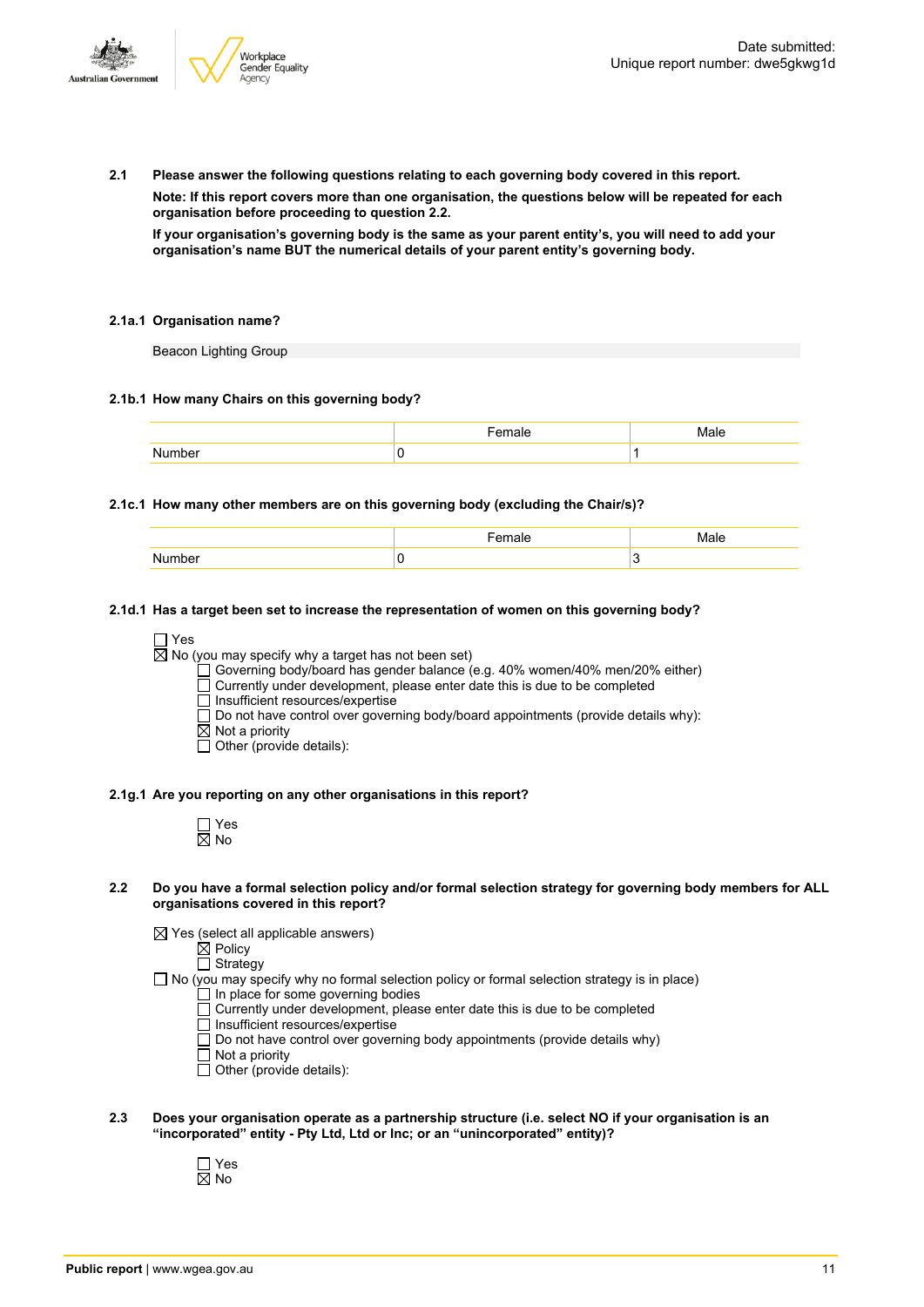

**2.5 If your organisation would like to provide additional information relating to gender equality indicator 2, please do so below.**

## **Gender equality indicator 3: Equal remuneration between women and men**

Equal remuneration between women and men is a key component of improving women's economic security and progressing gender equality.

- **3. Do you have a formal policy and/or formal strategy on remuneration generally?**
	- $\boxtimes$  Yes (select all applicable answers)
		- $\boxtimes$  Policy
		- □ Strategy

 $\Box$  No (you may specify why no formal policy or formal strategy is in place)

- Currently under development, please enter date this is due to be completed
	- Insufficient resources/expertise
- $\overline{\Box}$  Salaries set by awards/industrial or workplace agreements
- Non-award employees paid market rate
- $\Box$  Not a priority
- $\overline{\Box}$  Other (provide details):
- **3.1 Are specific gender pay equity objectives included in your formal policy and/or formal strategy?**

 $\Box$  Yes (provide details in question 3.2 below)

- $\overline{\boxtimes}$  No (you may specify why pay equity objectives are not included in your formal policy or formal strategy)
	- Currently under development, please enter date this is due to be completed
	- Salaries set by awards/industrial or workplace agreements
	- Insufficient resources/expertise  $\Box$  Non-award employees paid market rate
	- $\Box$  Not a priority
	- $\boxtimes$  Other (provide details):
		- Focus is on pay for performance and merit

#### 4. Have you analysed your payroll to determine if there are any remuneration gaps between women and men (i.e. **conducted a gender pay gap analysis)?**

 $\boxtimes$  Yes - the most recent gender remuneration gap analysis was undertaken:

- $\boxtimes$  Within last 12 months
- $\overline{\Box}$  Within last 1-2 years
- More than 2 years ago but less than 4 years ago
- $\Box$  Other (provide details):

 $\Box$  No (you may specify why you have not analysed your payroll for gender remuneration gaps)

Currently under development, please enter date this is due to be completed

- $\overline{\Box}$  Insufficient resources/expertise
- Salaries for ALL employees (including managers) are set by awards or industrial agreements AND there is no room for discretion in pay changes (for example because pay increases occur only when there is a change in tenure or qualifications)

Salaries for SOME or ALL employees (including managers) are set by awards or industrial agreements and there IS room for discretion in pay changes (because pay increases can occur with some discretion such as performance assessments)

- $\Box$  Non-award employees paid market rate
- $\overline{\Box}$  Not a priority
- $\Box$  Other (provide details):
- 4.01 You may provide details below on the type of gender remuneration gap analysis that has been undertaken **(for example like-for-like and/or organisation-wide).**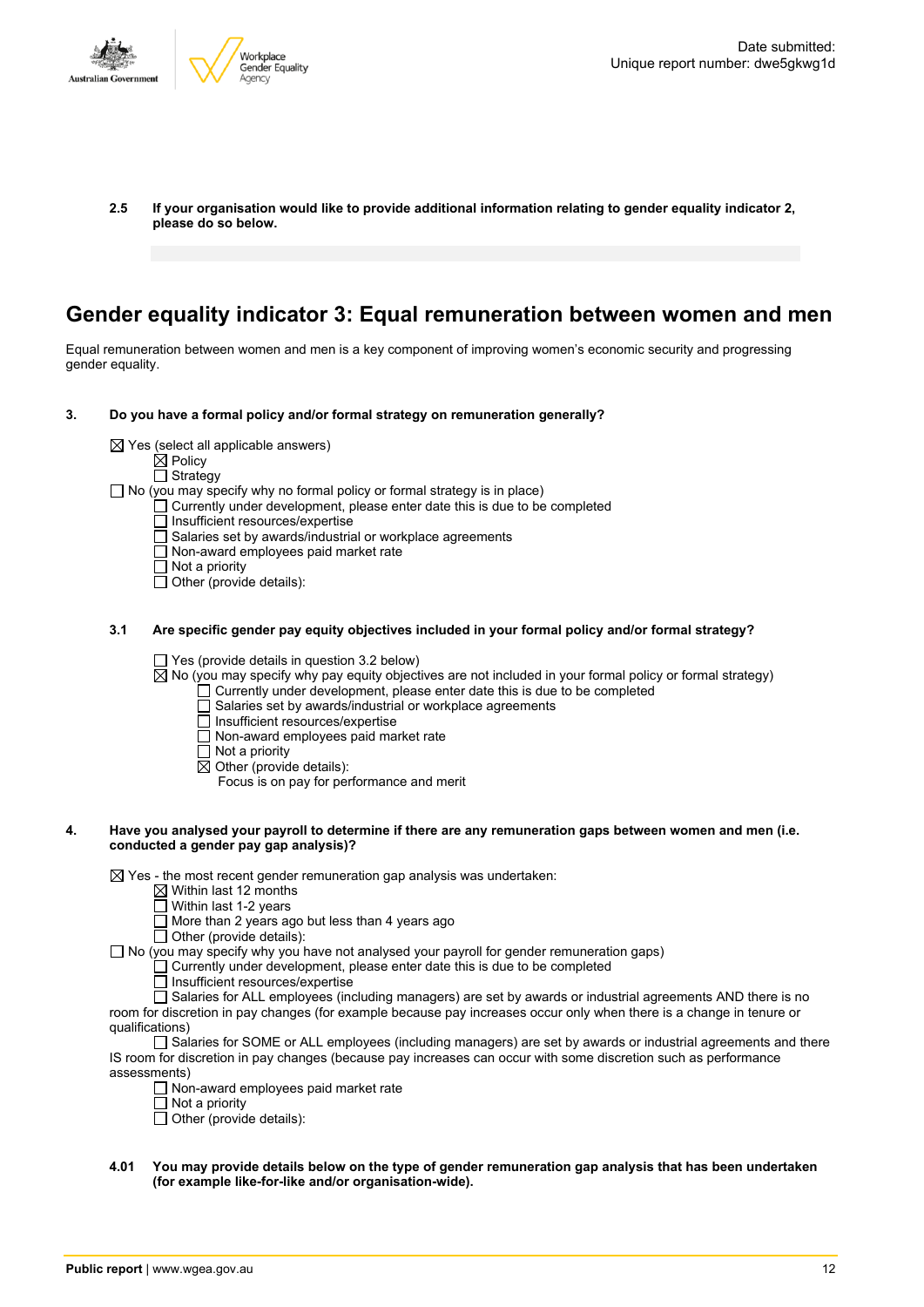



#### **4.1 Did you take any actions as a result of your gender remuneration gap analysis?**

 $\Box$  Yes – indicate what actions were taken (select all applicable answers)

- $\Box$  Created a pay equity strategy or action plan
- $\Box$  Identified cause/s of the gaps
- Reviewed remuneration decision-making processes
- Analysed commencement salaries by gender to ensure there are no pay gaps
- $\Box$  Analysed performance ratings to ensure there is no gender bias (including unconscious bias)
- $\Box$  Analysed performance pay to ensure there is no gender bias (including unconscious bias)
- $\Box$  Trained people-managers in addressing gender bias (including unconscious bias)
- $\Box$  Set targets to reduce any like-for-like gaps
- $\Box$  Set targets to reduce any organisation-wide gaps
- Reported pay equity metrics (including gender pay gaps) to the governing body
- Reported pay equity metrics (including gender pay gaps) to the executive
- $\Box$  Reported pay equity metrics (including gender pay gaps) to all employees
- $\Box$  Reported pay equity metrics (including gender pay gaps) externally
- □ Corrected like-for-like gaps
- Conducted a gender-based job evaluation process
- $\Box$  Implemented other changes (provide details):
- $\boxtimes$  No (you may specify why no actions were taken resulting from your remuneration gap analysis)
	- No unexplainable or unjustifiable gaps identified Currently under development, please enter date this is due to be completed
	- $\overline{\Box}$  Insufficient resources/expertise
	- $\Box$  Salaries set by awards/industrial or workplace agreements
	- Non-award employees are paid market rate
	- Unable to address cause/s of gaps (provide details why):
	- $\Box$  Not a priority
	- $\Box$  Other (provide details):
- **4.2 If your organisation would like to provide additional information relating to gender equality indicator 3, please do so below:**

## **Gender equality indicator 4: Flexible working and support for employees with family and caring responsibilities**

This indicator will enable the collection and use of information from relevant employers about the availability and utility of employment terms, conditions and practices relating to flexible working arrangements for employees and to working arrangements supporting employees with family or caring responsibilities. One aim of this indicator is to improve the capacity of women and men to combine paid work and family or caring responsibilities through such arrangements. The achievement of this goal is fundamental to gender equality and to maximising Australia's skilled workforce.

5. A "PRIMARY CARER" is the member of a couple or a single carer, REGARDLESS OF GENDER, identified as having **greater responsibility for the day-to-day care of a child.**

**Do you provide EMPLOYER FUNDED paid parental leave for PRIMARY CARERS that is available for women AND men, in addition to any government funded parental leave scheme for primary carers?**

 $\boxtimes$  Yes. (Please indicate how employer funded paid parental leave is provided to the primary carer):

By paying the gap between the employee's salary and the government's paid parental leave scheme

By paying the employee's full salary (in addition to the government's paid scheme), regardless of the period of time over which it is paid. For example, full pay for 12 weeks or half pay for 24 weeks

 $\Box$  As a lump sum payment (paid pre- or post- parental leave, or a combination)

 $\Box$  No, we offer paid parental leave for primary carers that is available to women ONLY (e.g. maternity leave). (Please indicate how employer funded paid parental leave is provided to women ONLY):

 $\square$  By paying the gap between the employee's salary and the government's paid parental leave scheme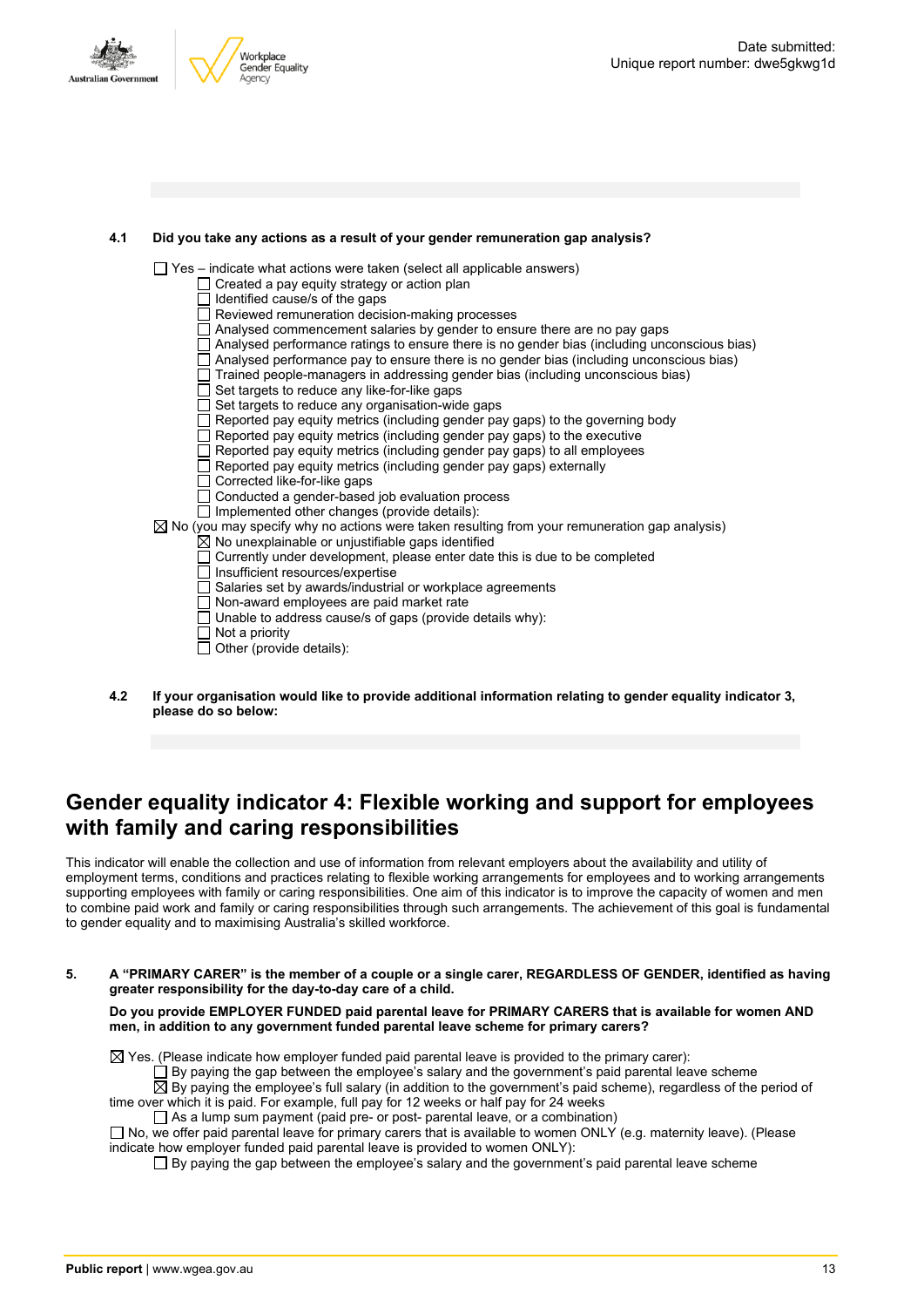

 $\Box$  By paying the employee's full salary (in addition to the government's paid scheme), regardless of the period of time over which it is paid. For example, full pay for 12 weeks or half pay for 24 weeks

 $\Box$  As a lump sum payment (paid pre- or post- parental leave, or a combination)

No, we offer paid parental leave for primary carers that is available to men ONLY. (Please indicate how employer funded paid parental leave is provided to men ONLY):

By paying the gap between the employee's salary and the government's paid parental leave scheme

 $\overline{\Box}$  By paying the employee's full salary (in addition to the government's paid scheme), regardless of the period of time over which it is paid. For example, full pay for 12 weeks or half pay for 24 weeks

As a lump sum payment (paid pre- or post- parental leave, or a combination)

 $\Box$  No, not available (you may specify why this leave is not provided)

 $\Box$  Currently under development, please enter date this is due to be completed

 $\Box$  Insufficient resources/expertise

 $\overline{\Box}$  Government scheme is sufficient

 $\overline{\Box}$  Not a priority

 $\Box$  Other (provide details):

**5.1 How many weeks of EMPLOYER FUNDED paid parental leave for primary carers is provided? If different amounts of leave are provided (e.g. based on length of service) enter the MINIMUM number of weeks provided to eligible employees:**

6

- 5a. If your organisation would like to provide additional information on your paid parental leave for primary **carers e.g. eligibility period, where applicable the maximum number of weeks provided, and other arrangements you may have in place, please do so below.**
	- **5.2 What proportion of your total workforce has access to employer funded paid parental leave for PRIMARY CARERS?**
		- **• In your calculation, you MUST INCLUDE CASUALS when working out the proportion.**
			- <10% 10-20%  $\bar{2}$ 1-30%  $\Box$  31-40%  $\overline{\Box}$  41-50%  $\overline{\boxtimes}$  51-60%  $\overline{\Box}$  61-70%  $\square$  71-80% 81-90% 91-99%  $\Box$  100%
	- **5.3 Please indicate whether your employer funded paid parental leave for primary carers covers:**
		- $\boxtimes$  Adoption  $\boxtimes$  Surrogacy  $\overline{\boxtimes}$  Stillbirth

6. A "SECONDARY CARER" is a member of a couple or a single carer, REGARDLESS OF GENDER, who is not the **primary carer.**

**Do you provide EMPLOYER FUNDED paid parental leave for SECONDARY CARERS that is available for men and women, in addition to any government funded parental leave scheme for secondary carers?**

| $\Box$ Yes                                                                                                        |  |
|-------------------------------------------------------------------------------------------------------------------|--|
| $\Box$ No, we offer paid parental leave for SECONDARY CARERS that is available to men ONLY (e.g. paternity leave) |  |
| □ No, we offer paid parental leave for SECONDARY CARERS that is available to women ONLY                           |  |
| $\boxtimes$ No (you may specify why employer funded paid parental leave for secondary carers is not paid)         |  |
| $\Box$ Currently under development, please enter date this is due to be completed                                 |  |
| $\Box$ Insufficient resources/expertise                                                                           |  |
| $\Box$ Government scheme is sufficient                                                                            |  |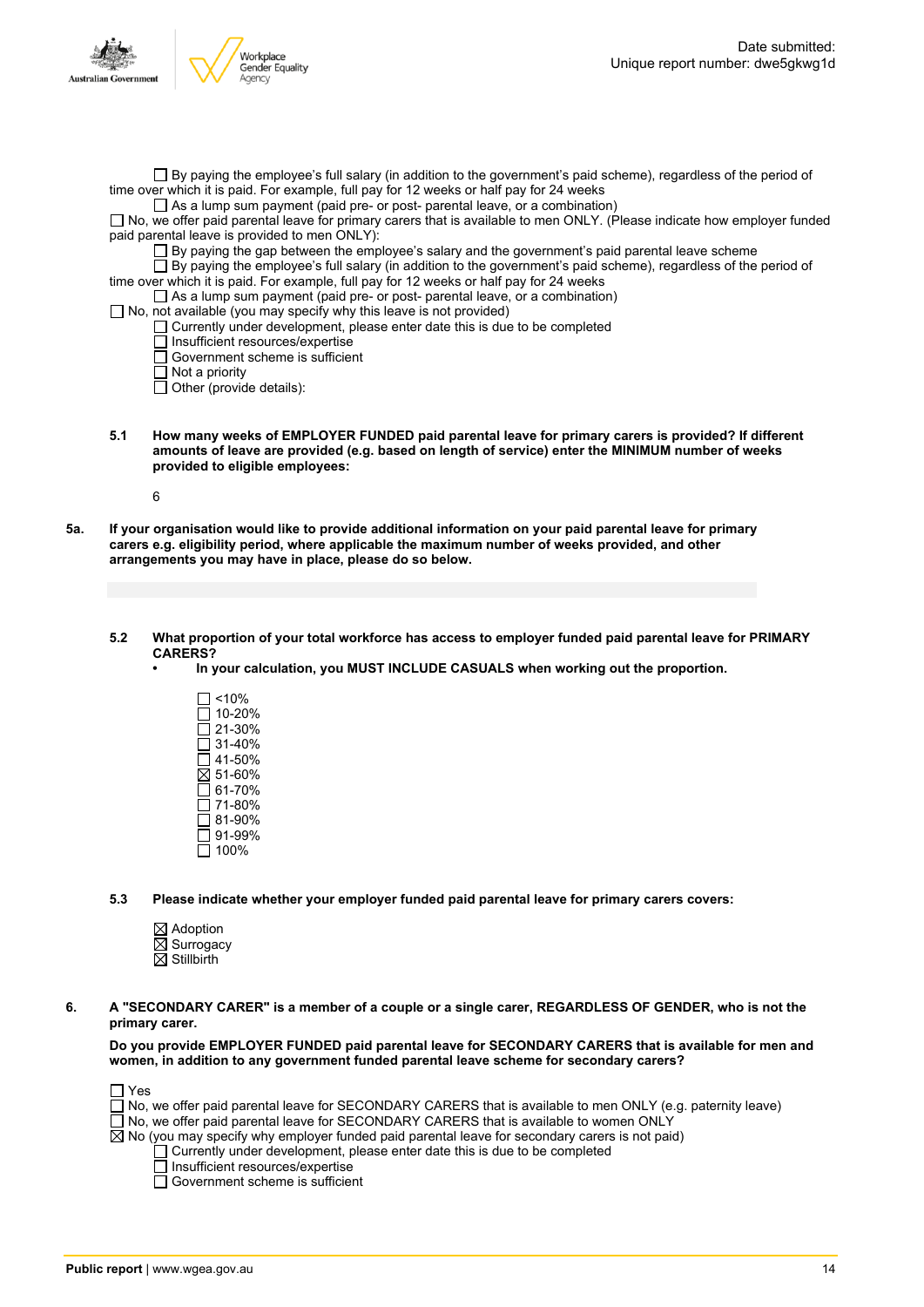

 $\Box$  Not a priority  $\Box$  Other (provide details):

#### **7. How many MANAGERS have taken parental leave during the reporting period (paid and/or unpaid)? Include employees still on parental leave, regardless of when it commenced.**

|          | Primary carer's leave |      | Secondary carer's leave |      |
|----------|-----------------------|------|-------------------------|------|
|          | Female                | Male | Female                  | Male |
| Managers |                       |      |                         |      |

**7.1 How many NON-MANAGERS have taken parental leave during the reporting period (paid and/or unpaid)? Include employees still on parental leave, regardless of when it commenced.**

|              | Primary carer's leave |      | Secondary carer's leave |      |  |
|--------------|-----------------------|------|-------------------------|------|--|
|              | Female                | Male | Female                  | Male |  |
| Non-managers | 15                    |      |                         |      |  |

**8. How many MANAGERS, during the reporting period, ceased employment before returning to work from parental leave, regardless of when the leave commenced?**

**• Include those where parental leave was taken continuously with any other leave type. For example, where annual leave or any other paid or unpaid leave is also taken at that time.**

**• 'Ceased employment' means anyone who has exited the organisation for whatever reason, including resignations, redundancies and dismissals.**

- **8.1 How many NON-MANAGERS, during the reporting period, ceased employment before returning to work from parental leave, regardless of when the leave commenced?**
	- **• Include those where parental leave was taken continuously with any other leave type. For example, where annual leave or any other paid or unpaid leave is also taken at that time.**

**• 'Ceased employment' means anyone who has exited the organisation for whatever reason, including resignations, redundancies and dismissals.**

| w<br>$\cdots$ |  |
|---------------|--|

#### **9. Do you have a formal policy and/or formal strategy on flexible working arrangements?**

- $\boxtimes$  Yes (select all applicable answers)
	- $\boxtimes$  Policy
	- $\Box$  Strategy
- $\Box$  No (you may specify why no formal policy or formal strategy is in place)
	- $\Box$  Currently under development, please enter date this is due to be completed
		- □ Insufficient resources/expertise
		- Don't offer flexible arrangements
		- Not a priority
		- $\Box$  Other (provide details):
- 10. Do you have a formal policy and/or formal strategy to support employees with family or caring responsibilities?

 $\boxtimes$  Yes (select all applicable answers)  $\boxtimes$  Policy □ Strategy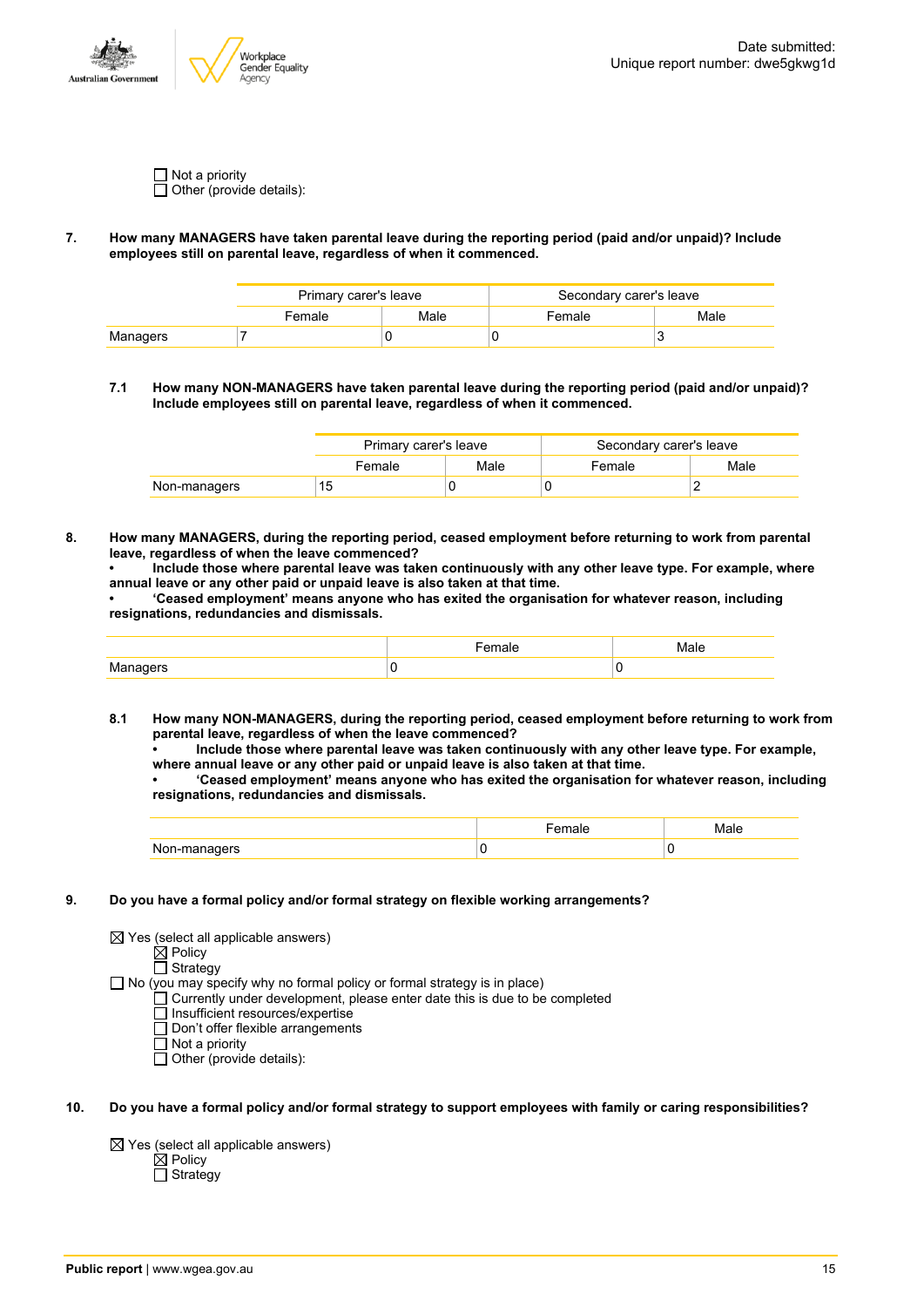- $\Box$  No (you may specify why no formal policy or formal strategy is in place)
	- $\Box$  Currently under development, please enter date this is due to be completed
	- $\overline{\Box}$  Insufficient resources/expertise
	- $\Box$  Included in award/industrial or workplace agreement
	- $\Box$  Not a priority
	- $\Box$  Other (provide details):

#### 11. Do you offer any other support mechanisms, other than leave, for employees with family or caring responsibilities **(eg, employer-subsidised childcare, breastfeeding facilities)?**

#### ⊠ Yes

 $\Box$  No (you may specify why non-leave based measures are not in place)

- Currently under development, please enter date this is due to be completed
- Insufficient resources/expertise
- $\overline{\Box}$  Not a priority
- $\overline{\Box}$  Other (provide details):
- **11.1 Please select what support mechanisms are in place and if they are available at all worksites. • Where only one worksite exists, for example a head-office, select "Available at all worksites".**

 $\boxtimes$  Employer subsidised childcare

- $\boxtimes$  Available at some worksites only  $\Box$  Available at all worksites On-site childcare Available at some worksites only Available at all worksites  $\Box$  Breastfeeding facilities Available at some worksites only □ Available at all worksites Childcare referral services □ Available at some worksites only  $\Box$  Available at all worksites  $\Box$  Internal support networks for parents  $\Box$  Available at some worksites only  $\overline{\Box}$  Available at all worksites  $\boxtimes$  Return to work bonus (only select this option if the return to work bonus is NOT the balance of paid parental leave when an employee returns from leave)  $\boxtimes$  Available at some worksites only  $\Box$  Available at all worksites  $\boxtimes$  Information packs to support new parents and/or those with elder care responsibilities  $\Box$  Available at some worksites only  $\overline{\boxtimes}$  Available at all worksites  $\boxtimes$  Referral services to support employees with family and/or caring responsibilities □ Available at some worksites only  $\overline{\boxtimes}$  Available at all worksites  $\boxtimes$  Targeted communication mechanisms, for example intranet/ forums  $\Box$  Available at some worksites only  $\overline{\boxtimes}$  Available at all worksites  $\Box$  Support in securing school holiday care  $\Box$  Available at some worksites only  $\Box$  Available at all worksites  $\boxtimes$  Coaching for employees on returning to work from parental leave □ Available at some worksites only
	- $\boxtimes$  Available at all worksites
	- $\Box$  Parenting workshops targeting mothers
		- □ Available at some worksites only
		- Available at all worksites
	- □ Parenting workshops targeting fathers
		- Available at some worksites only
		- $\Box$  Available at all worksites
	- $\Box$  None of the above, please complete question 11.2 below
- 12. Do you have a formal policy and/or formal strategy to support employees who are experiencing family or domestic **violence?**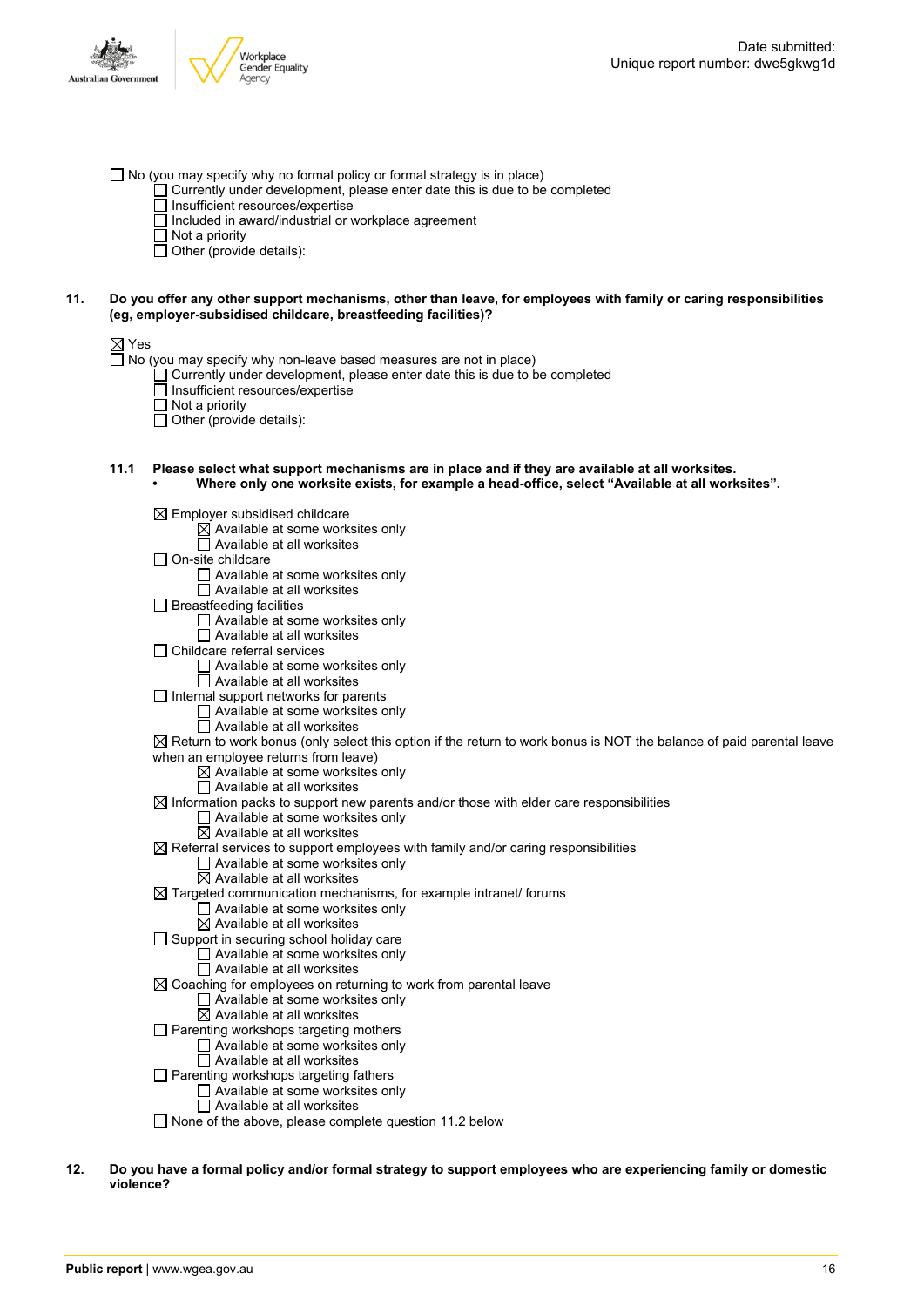

 $\boxtimes$  Yes (select all applicable answers)

 $\boxtimes$  Policy  $\overline{\Box}$  Strategy

 $\Box$  No (you may specify why no formal policy or formal strategy is in place)

- $\Box$  Currently under development, please enter date this is due to be completed
	- □ Insufficient resources/expertise
	- $\overline{\Box}$  Included in award/industrial or workplace agreements
	- Not aware of the need
	- $\overline{\Box}$  Not a priority
	- $\Box$  Other (please provide details):

#### 13. Other than a formal policy and/or formal strategy, do you have any support mechanisms in place to support **employees who are experiencing family or domestic violence?**

 $\boxtimes$  Yes (select all applicable answers)

- $\boxtimes$  Employee assistance program (including access to a psychologist, chaplain or counsellor)
- $\Box$  Training of key personnel
- $\Box$  A domestic violence clause is in an enterprise agreement or workplace agreement
- Workplace safety planning
- Access to paid domestic violence leave (contained in an enterprise/workplace agreement)
- Access to unpaid domestic violence leave (contained in an enterprise/workplace agreement)
- Access to paid domestic violence leave (not contained in an enterprise/workplace agreement)
- $\boxtimes$  Access to unpaid leave
- $\overline{\boxtimes}$  Confidentiality of matters disclosed
- $\Box$  Referral of employees to appropriate domestic violence support services for expert advice
- Protection from any adverse action or discrimination based on the disclosure of domestic violence
- $\boxtimes$  Flexible working arrangements
- $\Box$  Provision of financial support (e.g. advance bonus payment or advanced pay)
- $\boxtimes$  Offer change of office location
- Emergency accommodation assistance
- Access to medical services (e.g. doctor or nurse)
- $\overline{\Box}$  Other (provide details):

 $\Box$  No (you may specify why no other support mechanisms are in place)

- Currently under development, please enter date this is due to be completed
- Insufficient resources/expertise
- $\overline{\Box}$  Not aware of the need
- $\Box$  Not a priority
- $\overline{\Box}$  Other (provide details):
- 14. Where any of the following options are available in your workplace, are those option/s available to both women **AND men?**
	- **• flexible hours of work**
	- **• compressed working weeks**
	- **• time-in-lieu**
	- **• telecommuting**
	- **• part-time work**
	- **• job sharing**
	- **• carer's leave**
	- **• purchased leave**
	- **• unpaid leave.**
	- **Options may be offered both formally and/or informally.**

**For example, if time-in-lieu is available to women formally but to men informally, you would select NO.**

 $\boxtimes$  Yes, the option/s in place are available to both women and men.  $\overline{\Box}$  No, some/all options are not available to both women AND men.

#### **14.1 Which options from the list below are available? Please tick the related checkboxes.**

**• Unticked checkboxes mean this option is NOT available to your employees.**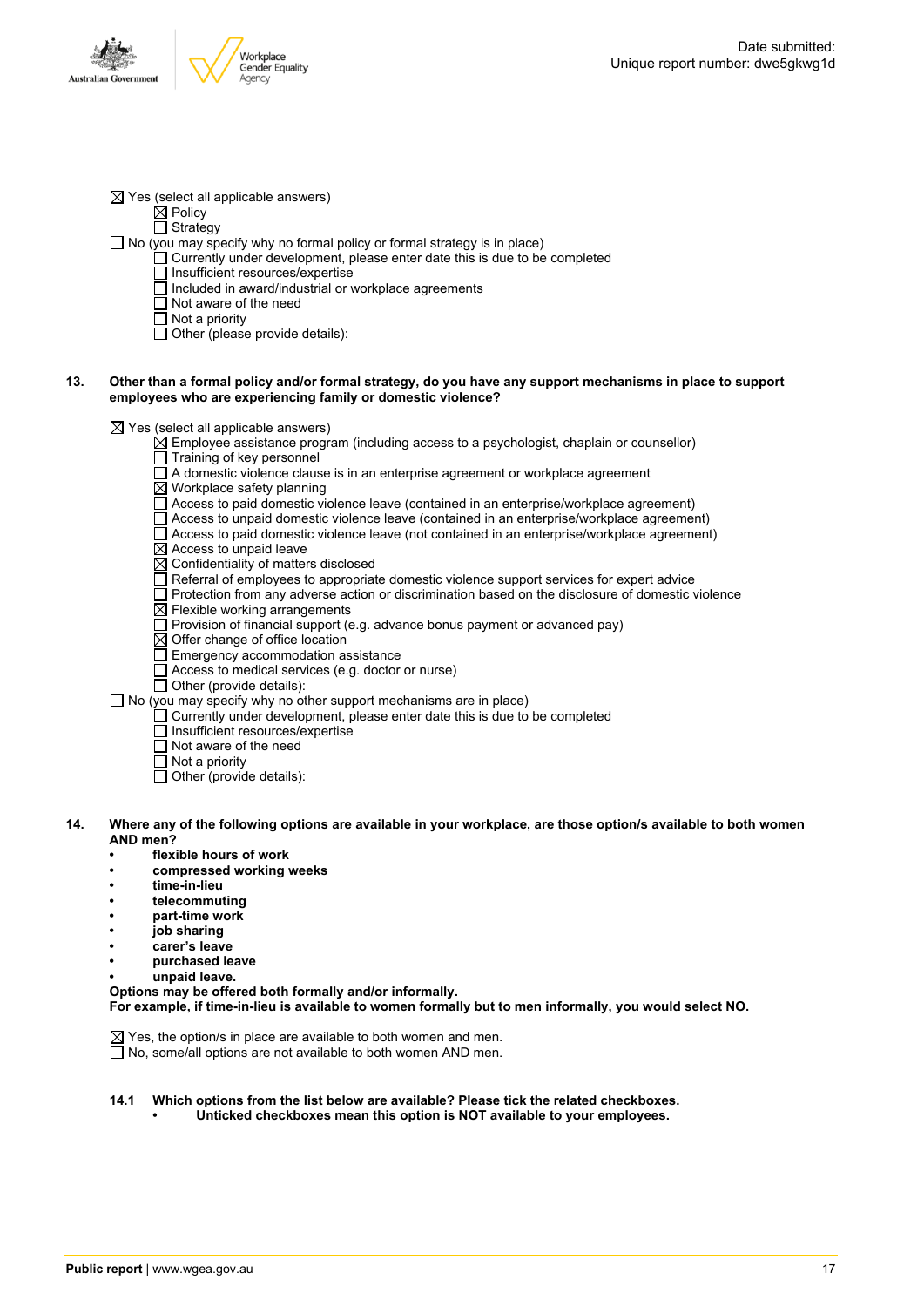



| Managers    |          | Non-managers |             |
|-------------|----------|--------------|-------------|
| Formal      | Informal | Formal       | Informal    |
| $\boxtimes$ | X        | $\boxtimes$  | $\boxtimes$ |
|             |          |              |             |
| ⊠           | ⊠        | $\boxtimes$  | X           |
|             | ⊠        |              | Χ           |
| ⊠           |          | ⊠            |             |
|             |          |              |             |
| ⊠           |          | ⊠            |             |
|             |          |              |             |
| ⋉           |          | X            |             |
|             |          |              |             |

**14.3 You may specify why any of the above options are NOT available to your employees.**

- $\Box$  Currently under development, please enter date this is due to be completed  $\Box$  Insufficient resources/expertise  $\boxtimes$  Not a priority
- $\Box$  Other (provide details):
- **14.4 If your organisation would like to provide additional information relating to gender equality indicator 4, please do so below:**

### **Gender equality indicator 5: Consultation with employees on issues concerning gender equality in the workplace**

This gender equality indicator seeks information on what consultation occurs between employers and employees on issues concerning gender equality in the workplace.

**15. Have you consulted with employees on issues concerning gender equality in your workplace?**

| I l Yes |                                                                                               |
|---------|-----------------------------------------------------------------------------------------------|
|         | $\boxtimes$ No (you may specify why you have not consulted with employees on gender equality) |
|         | $\Box$ Not needed (provide details why):                                                      |
|         | □ Insufficient resources/expertise                                                            |
|         | $\boxtimes$ Not a priority                                                                    |
|         | $\Box$ Other (provide details):                                                               |

**15.3 If your organisation would like to provide additional information relating to gender equality indicator 5, please do so below.**

## **Gender equality indicator 6: Sex-based harassment and discrimination**

The prevention of sex-based harassment and discrimination (SBH) has been identified as important in improving workplace participation. Set by the Minister, this gender equality indicator seeks information on the existence of a SBH policy and/or strategy and whether training of managers on SBH is in place.

**16. Do you have a formal policy and/or formal strategy on sex-based harassment and discrimination prevention?**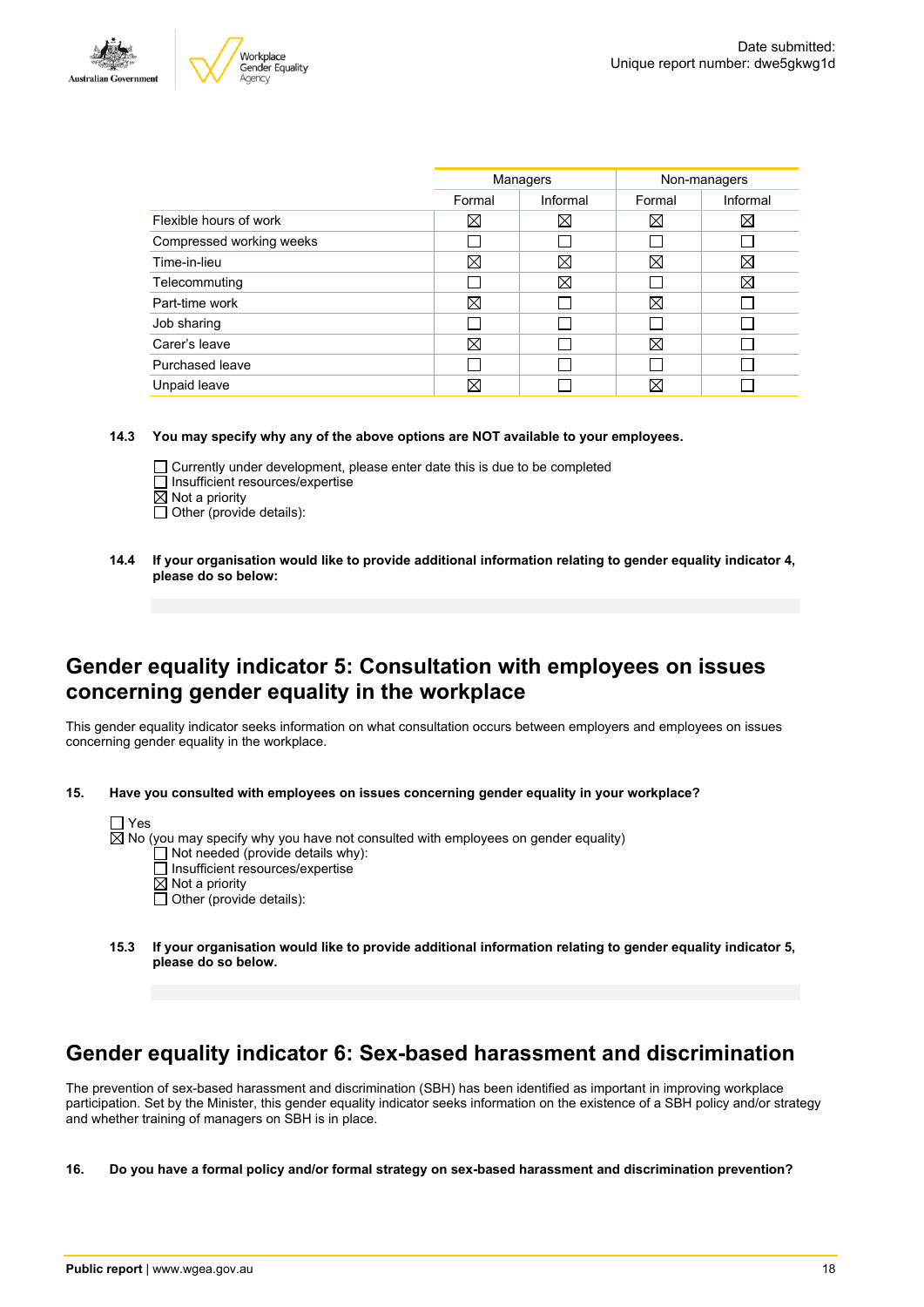

 $\dot{\boxtimes}$  Policy

□ Strategy

 $\Box$  No (you may specify why no formal policy or formal strategy is in place)

- Currently under development, please enter date this is due to be completed
- $\Box$  Insufficient resources/expertise
	- Included in award/industrial or workplace agreement
- Not a priority
- $\overline{\Box}$  Other (provide details):
- **16.1 Do you include a grievance process in any sex-based harassment and discrimination prevention formal policy and/or formal strategy?**

 $\boxtimes$  Yes

- $\Box$  No (you may specify why a grievance process is not included)
	- Currently under development, please enter date this is due to be completed Insufficient resources/expertise
	- $\overline{\Box}$  Not a priority
	- $\Box$  Other (provide details):

#### **17. Do you provide training for all managers on sex-based harassment and discrimination prevention?**

 $\boxtimes$  Yes - please indicate how often this training is provided:

- $\overline{\boxtimes}$  At induction
- $\Box$  At least annually
- Every one-to-two years
- $\square$  Every three years or more
- Varies across business units
- Other (provide details):
- $\Box$  No (you may specify why this training is not provided)
	- Currently under development, please enter date this is due to be completed
	- Insufficient resources/expertise
	- $\overline{\Box}$  Not a priority
	- $\Box$  Other (provide details):
- **17.1 If your organisation would like to provide additional information relating to gender equality indicator 6, please do so below:**

### **Other**

18. If your organisation has introduced any outstanding initiatives that have resulted in improved gender equality in **your workplace, please tell us about them.**

(As with all questions in this questionnaire, information you provide here will appear in your public report.)